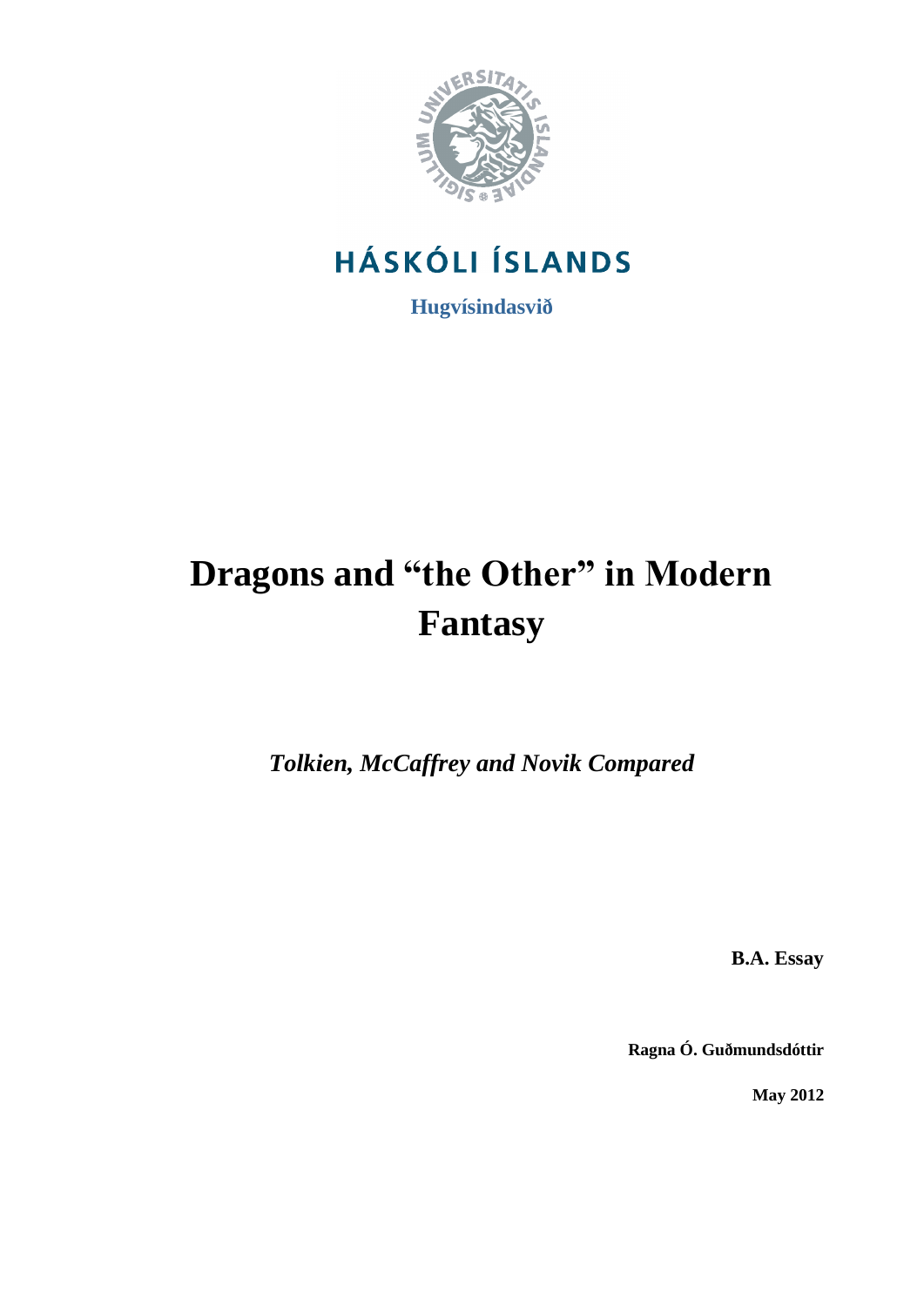**University of Iceland School of Humanities Department of English**

# **Dragons and "the Other" in Modern Fantasy**

*Tolkien, McCaffrey and Novik Compared*

**B.A. Essay**

**Ragna Ó. Guðmundsdóttir Kt.: 250789-4249 Supervisors: Anna Heiða Pálsdóttir Matthew Whelpton**

**May 2012**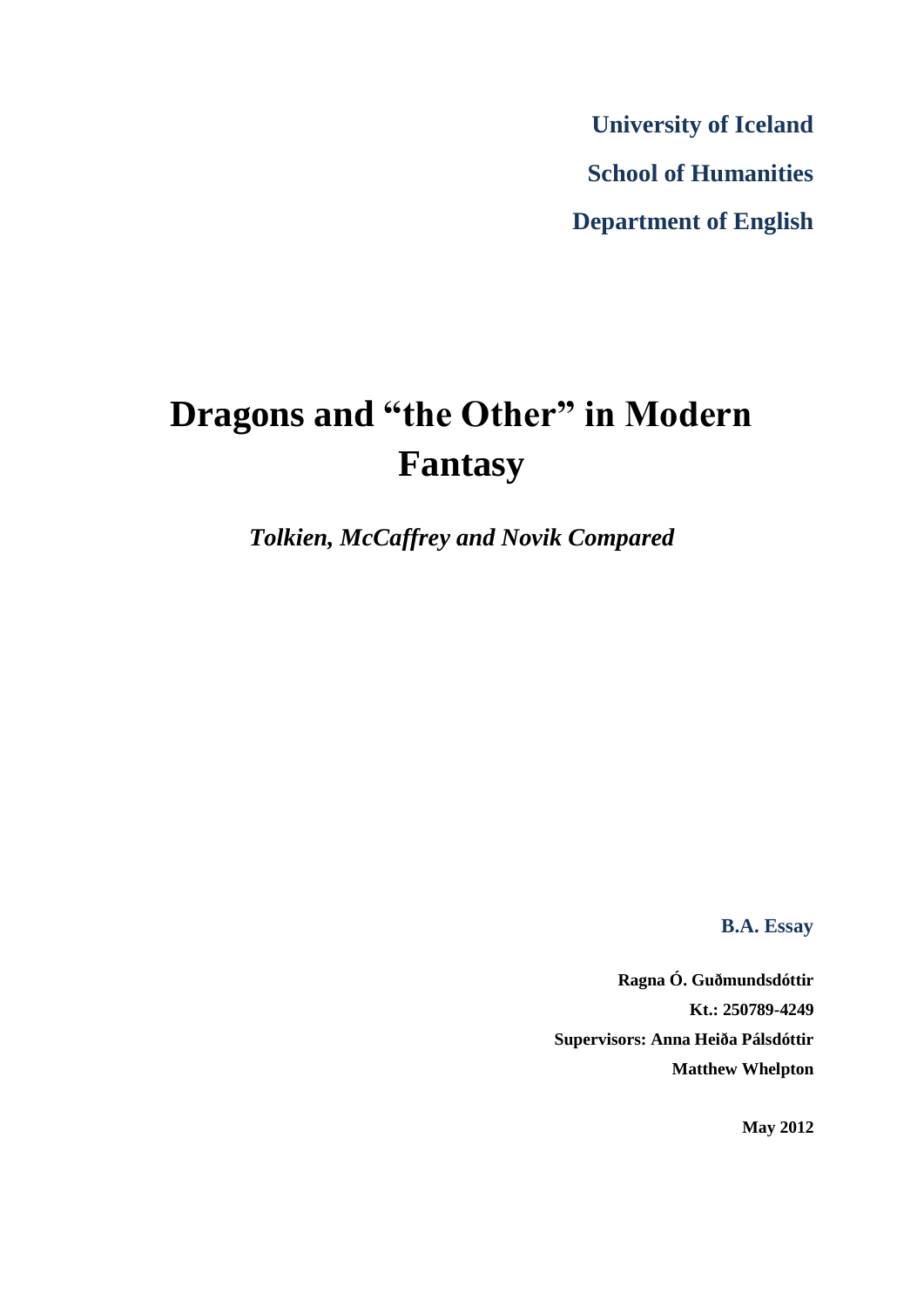### **Abstract**

Dragons, in stories from Western culture, used to be fearsome monsters which hoarded treasures and were slain by heroes, whereas in today's literature dragons are often accompanied by dragonriders who use them as transports or fighters. This essay explores the different usages of dragons in three works of modern fantasy and science fiction, in relation to the postcolonial concept of "the Other" as defined by Edward Said: J.R.R. Tolkien's *The Hobbit*, Anne McCaffrey's *Dragonriders of Pern* and Naomi Novik's *Temeraire*. Smaug from *The Hobbit* is the closest to "the Other" because he functions the same as the dragons from traditional dragon tales in which the dragon inhabits and represents the uncivilized wilderness. However, as a character Smaug is an inversion of "the Other," as he shares qualities with the British upper-class, having been reared in an industrial environment. In *Dragonriders of Pern*, the dragons are extraterrestrial creatures that humans have tamed and bred to use them to destroy a dangerous substance. Their minds are mostly impulse-driven and the humans, to whom they are bonded, control them through telepathy. The dragons' impulses affect the humans, their political positions and social norms. Unlike "the Other," the Pernese dragons are not fixed entities but a developing species, undergoing progress in physical and mental attributes. In the 19th century-based *Temeraire*, dragons are also tamed and bred by humans but they possess human-like intelligence. Treatment of dragons varies between countries, e.g. Chinese dragons are respected and treated as equals to humans whereas in Europe they are treated as mindless animals, used in warfare. The dragons have human handlers, and there is great affection between them but the general attitude towards the dragons is similar to like towards a social minority. They start a campaign, led by the main characters, for draconic freedom and must fight ingrained norms to achieve it.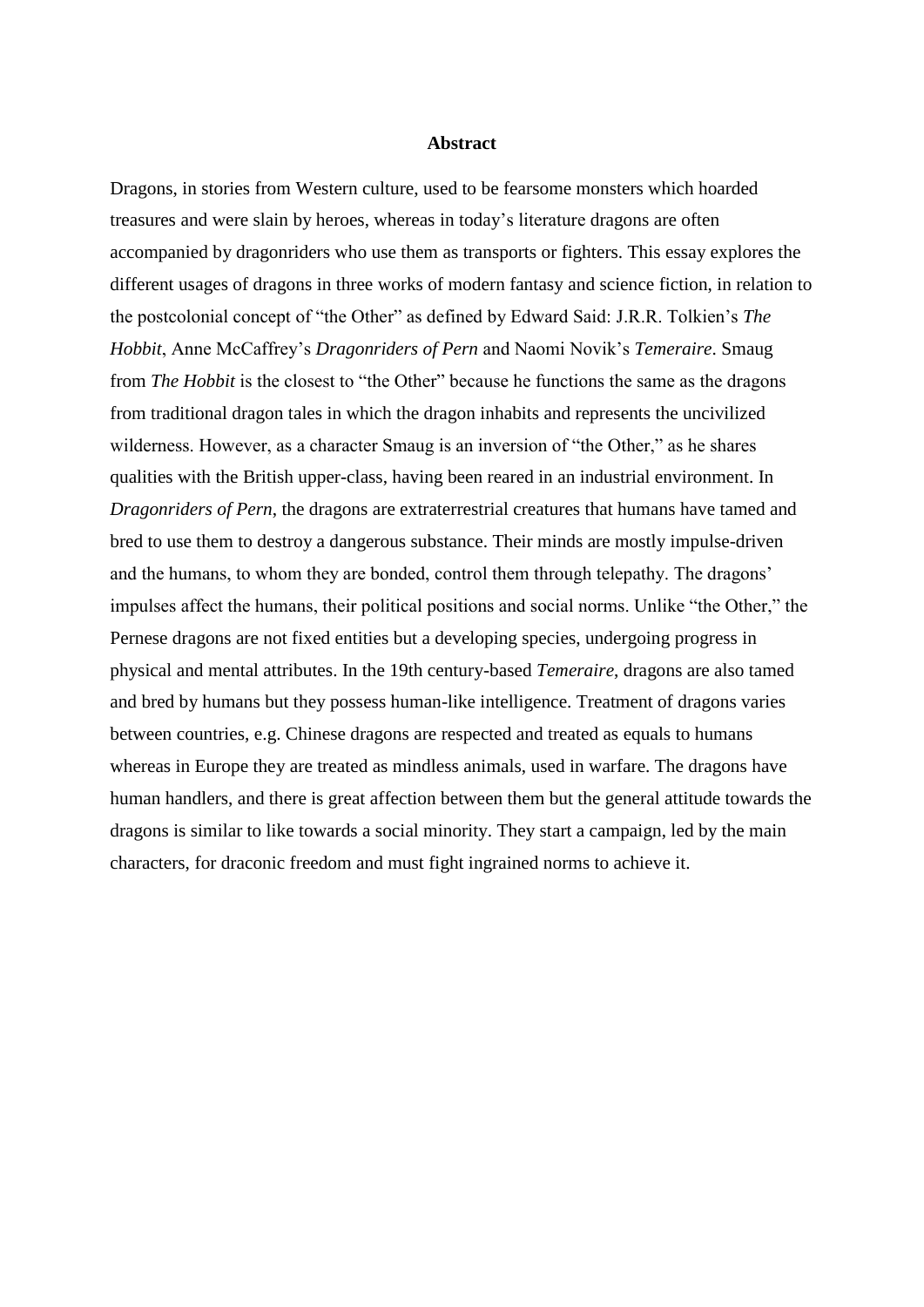# **Table of Contents**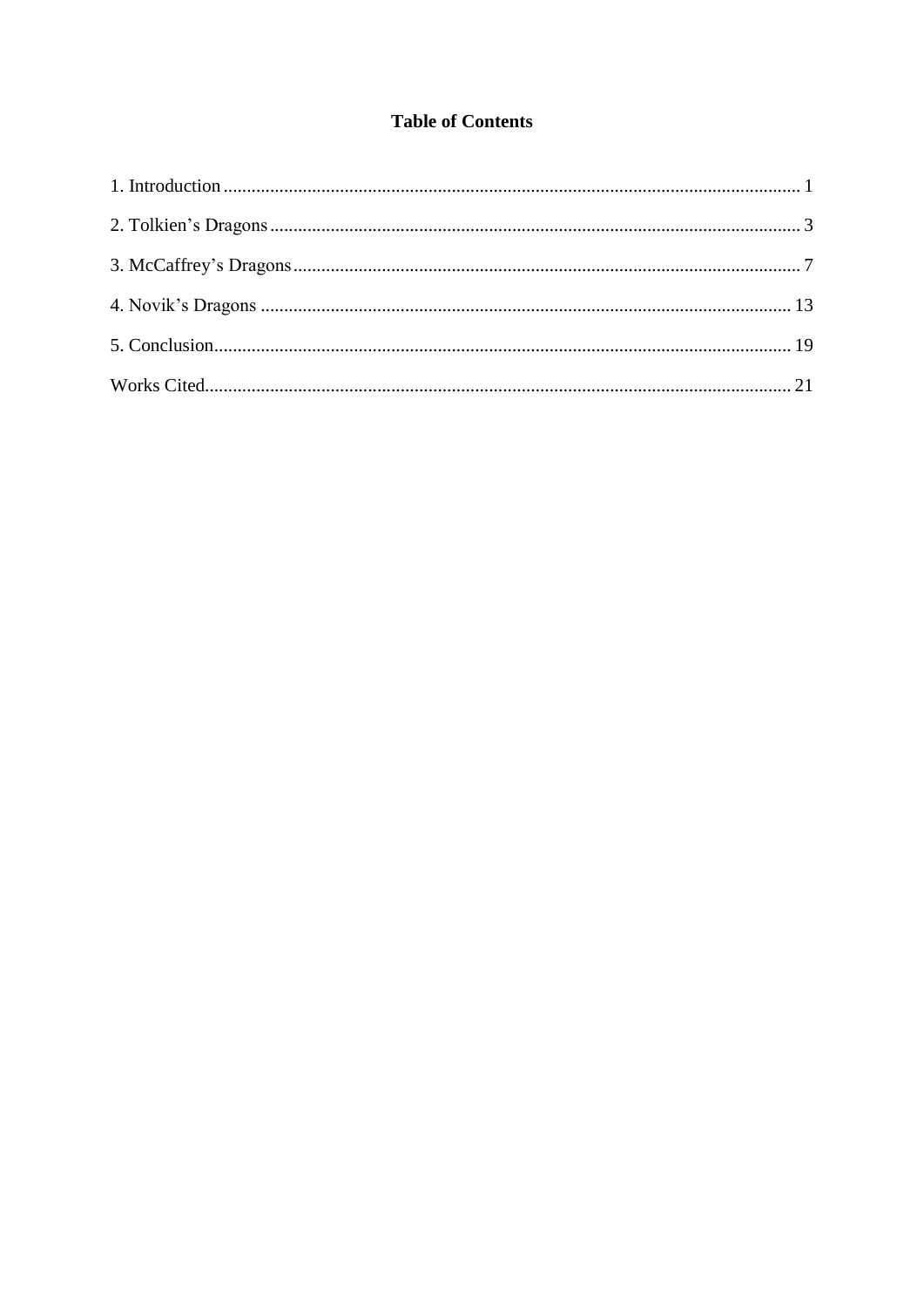### **1. Introduction**

Dragons have existed in mankind's imagination in many forms and roles, in myths, fairy tales and stories throughout the ages. They have been portrayed as flying or crawling, wise or ferocious, good or evil, wild or tamed, natural or supernatural. In Western stories they have traditionally been depicted as fire-breathing, treasure-hoarding, princess-guarding monsters to be slain by heroes. Although there are innumerable variations on dragon stories, tales such as that of George and the Dragon, have made that image iconic and the most recognized. It seems that there was a period in which dragons underwent a decline in their popularity in Western literature as, according to Sandra Unerman, a dragon was rarely if ever found as "a significant character in a work of fiction between Spenser's description of the battle with the Red Cross Knight in Book One of the *Faerie Queene* [published in the late sixteenth century] and the end of the nineteenth century" (94-5). This is probably due to the fact the dragons simply had no place within the literary movements of those periods, which included the Enlightenment, Romanticism, Realism and the Victorian period ("Literature Periods"). Since the nineteenth century, however, there has been a constant and increasing influx of dragons into literature, especially with the flourishing of the fantasy genre, as well as science fiction and literature aimed for children.

Although often drawing on myths and folk lore, authors of those genres generally try to put their own spin on their dragons and use them for original purposes where they have central or important roles. In 1898, a short children's story, "The Reluctant Dragon" by Kenneth Grahame was published. As the title indicates, the dragon in the story is not a fierce monster but, in fact, a peaceable poet. According to Margaret Blount, this story is a prototype for later stories of sympathetic dragons (117). Then of course, the fantasy genre took off when Tolkien published *The Hobbit* in 1937 and *The Lord of the Rings* in 1955 and though he himself in some ways clung to the more traditional version of dragons, other authors have been prolific in publishing fantasy stories in which sympathetic dragons feature.

The reason why dragons' role in modern fiction has been so reversed may be rooted in modernist and postmodernist ideas in which "the most fundamental elements of practice were challenged and rejected" (Barry 78). That is to say, traditional ideas were rejected, in this case the stereotypical monster dragon, which has given fantasy authors a wide berth to invent new original and creative ways of using dragons in fiction. Also, it may be hypothesized, that in some works, dragons have come to represent a part of human society, a part that is either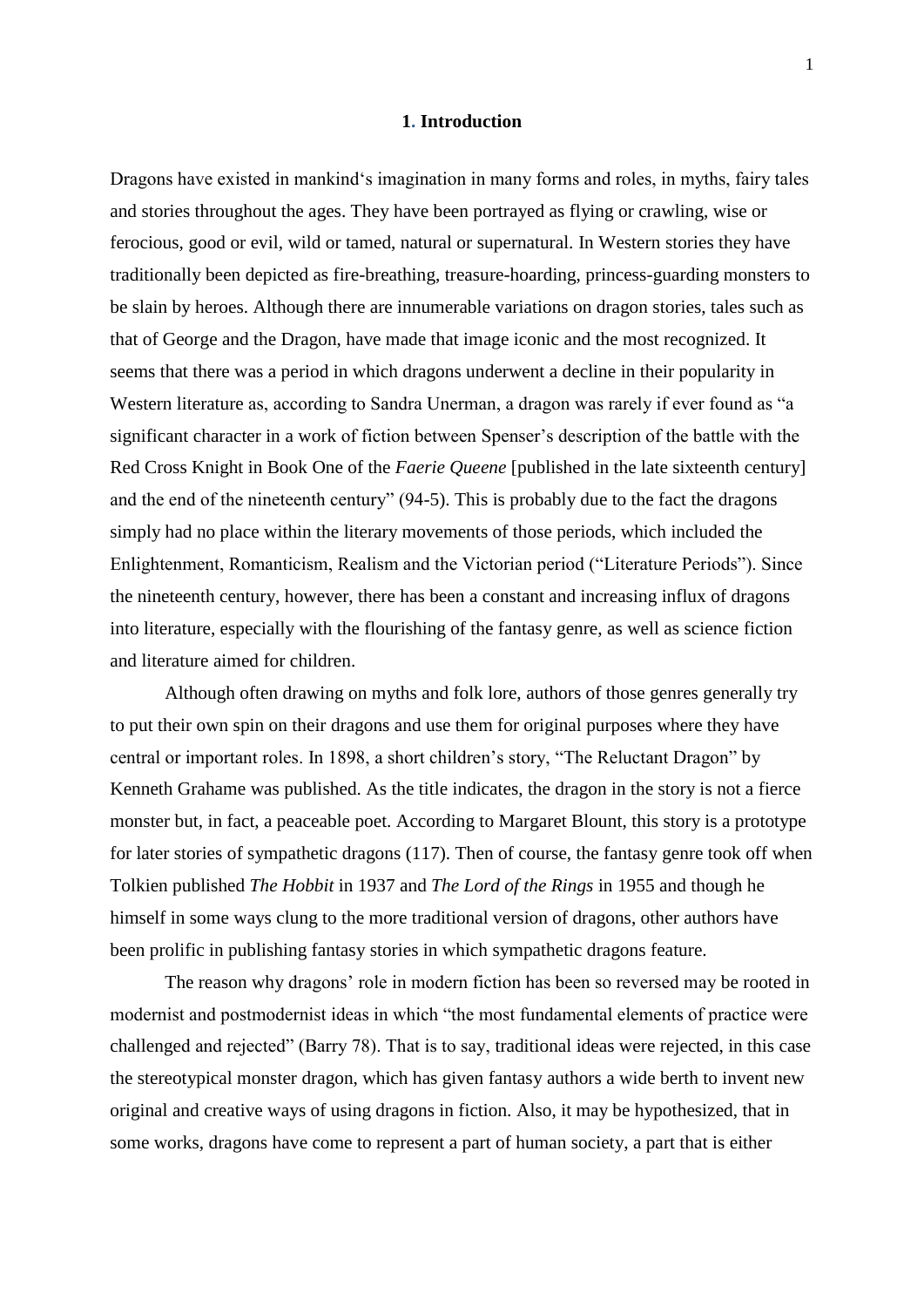accepted as by humans or treated as a disadvantaged minority group or even just elevated pets.

Dragons in Western fiction, which had previously belonged to the inferior realm of "the Other," have, since the beginning of last century, moved significantly away from "the Other" and towards inclusion into human society, as they have come to be utilized by humans and have become increasingly civilized and dependent on humans and their society, both emotionally and socially.

My intention is to examine three representations of dragons in three types of Western modern literature. Firstly, Tolkien's dragons in Middle Earth which appear in *The Hobbit* and *The Silmarillion* (1977) which are both fantasy, though *The Hobbit* is also classified as children's literature. This section will be mainly focused on Smaug from *The Hobbit* and how he seems to have an identity crisis. On the one hand, he fits the traditional definition of "the Other," with respect to his role in the plot and certain other characteristics. On the other hand, it seems that Tolkien has inverted the idea of "the Other" (as per Edward Said's *Orientalism* [2003]) which is reflected in certain traits that Smaug shares with the Western [British] upper class which might be explained by the origins of dragons in Tolkien's Middle Earth.

Secondly, Anne McCaffrey's dragons from her science fiction series *Dragonriders of Pern* series will be examined. The discussion will be centered on the first three books which are *Dragonflight* (first published in 1968), *Dragonquest* (1971) and *The White Dragon* (1978). What has distanced those dragons from "the Other" is that they have become the companions of humans instead of their feared enemies. In fact, they are specifically bred for humans. While it may seem to be an equal relationship because they are telepathically and emotionally bonded, the dragons are somewhat inferior to humans in intelligence, having more of an animalistic nature and furthermore are only accepted in parts of society. Also, unlike "the Other" the dragons from Pern are not a fixed entity but a developing species. Although they do have some unintentional influences in the human society because the social status of the human riders is largely dependent on their dragon's size, the dragons themselves have neither power over it nor any interest in it.

Thirdly and finally, I will look at Naomi Novik's historical fantasy series *Temeraire* which so far contains seven books: *His Majesty's Dragon* (2006), *Throne of Jade* (2006), *Black Powder War* (2006), *Empire of Ivory* (2007), *Victory of Eagles* (2009), *Tongues of Serpents* (2010) and *Crucible of Gold* (2012). The Western dragons of Temeraire are like a minority struggling for the same equality that dragons in other parts of the world enjoy and against the deeply ingrained Western ideas of them as "the Other."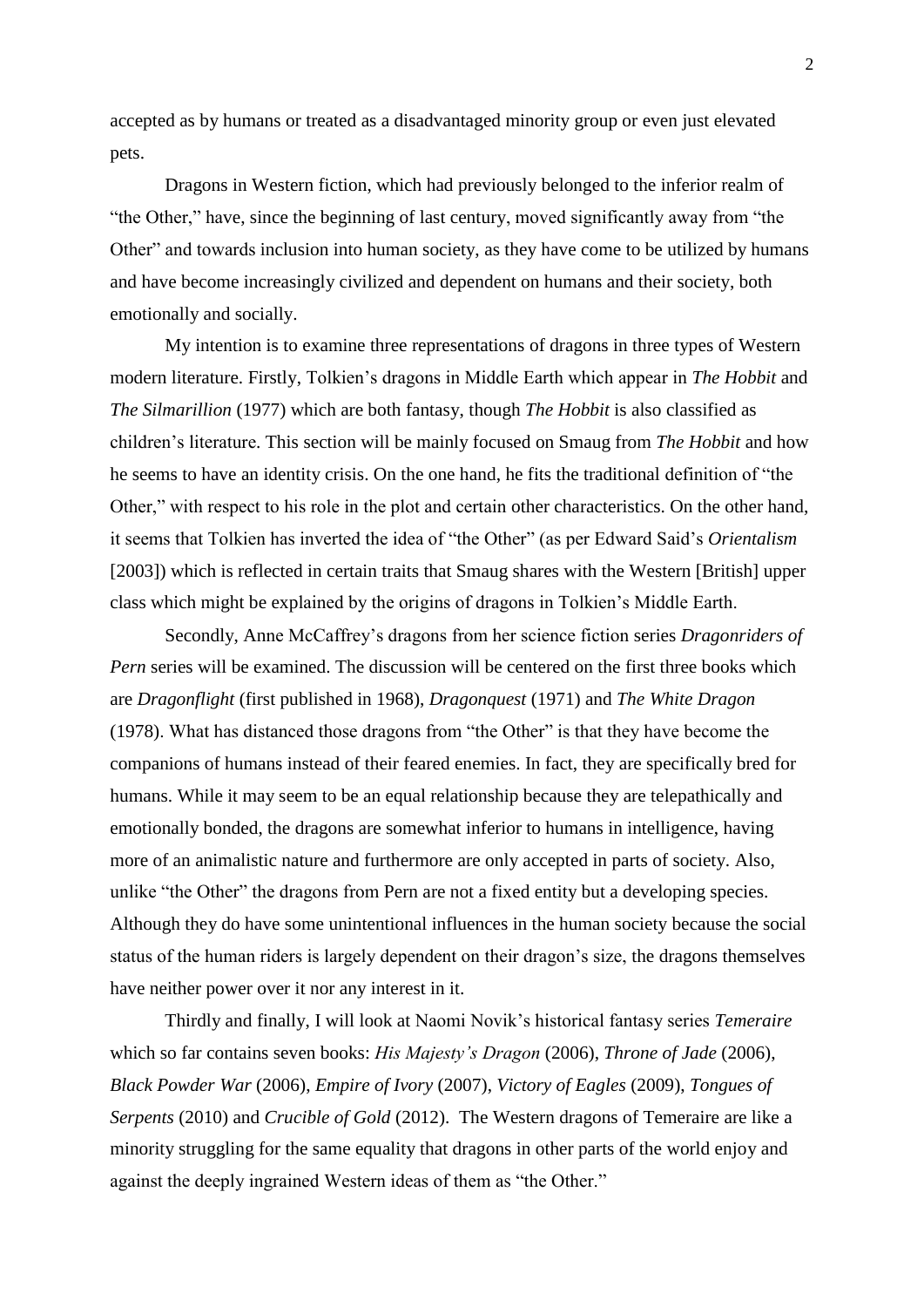#### **2. Tolkien's Dragons**

<span id="page-6-0"></span>Although Smaug in *The Hobbit* follows the same pattern as traditional occidental dragons in dragon-slaying stories, in which dragons are evil beings, representing "the Other," he is very much defined by his strong character, which at times appears relatively civilized. In literary theories, structuralism and post-structuralism and other subsequent theories, "the Other" is the latter and less privileged component of dyads or paired opposites (Barry 71). Examples of such dyads would be male/female, light/darkness, order/chaos or civilization/wilderness and dragons are often associated with chaos and wilderness and hence "the Other." Indeed, there are numerous mythologies from all over the world in which a dragon or draconic creatures are presented as a threat to order (Simpson 24). Moreover, in many medieval tales, dragons are creatures of the wilderness and those are the models for Smaug. He fulfills the same role as dragons did in traditional, medieval dragon-slaying stories, which, as Jonathan Evans traces, are generally outlined thus:

[T]he hero, a *human*, generally travels from a social setting . . . into wilderness, where he meets a series of foes including a dragon; he does battle with the dragon in order to deliver a captive (maiden, lion or . . . another warrior). The rewards for his success . . . frequently . . . [involve] a kingdom or a share in one, a marriageable princess, or a monetary treasure. The dragon, on the other hand, a nonhuman *monster*, inhabits the wilderness and way-lays those who venture from social centers. Often the dragon wanders from its own habitat into areas of human settlement on marauding missions; but the battle between hero and dragon ends in the monster's death, and if the dragon's habitat includes a den in which is treasure is hoarded, the knight who wins the victory plunders the hoards and claims the treasure as rightful spoils of battle. (Evans "Semiotics" 95)

This does sound similar to the plot of *The Hobbit*. Bilbo, not exactly a human, travels from a social setting and into the wilderness where he indeed meets a series of foes which includes the dragon Smaug. However, Bilbo's purpose is not to deliver a maiden, though Smaug does have a taste for them (*Hobbit* 23), but to relieve the dragon of his treasure which he has hoarded, for which Bilbo has been promised monetary rewards. Furthermore, it is not Bilbo who eventually slays the dragon but another hero, Bard, who is, in fact, a human, after the dragon has attacked Laketown, the human settlement, in revenge for his twice-stolen piece of treasure. So while Tolkien's hero does not entirely follow the traditional formula, Smaug does.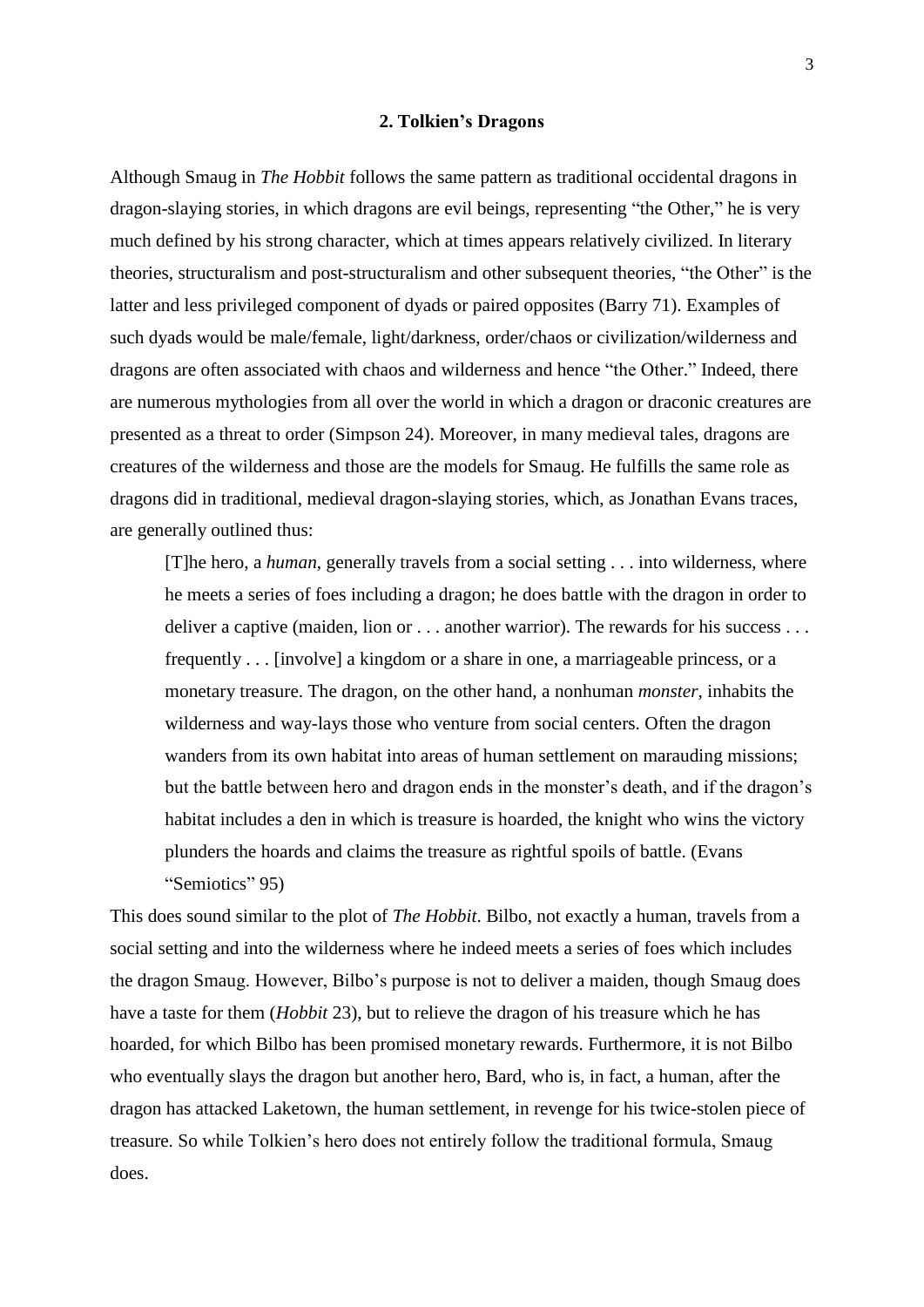However, while Smaug's actions are fairly traditional, his character is more modern and, in some respects, civilized. For instance, one of the first things we learn about dragons in *The Hobbit* is that "they usually have a good notion of the current market value" (*Hobbit* 22). Smaug himself, when he appears, shows more of this materialistic mindset when he asks Bilbo how he is going to get his share of the treasure home: "But what about delivery? What about cartage? What about armed guards and tolls?" (212). Even his speech sounds very posh. Tom Shippey says of him, that he "speaks in fact with the characteristic aggressive politeness of the British upper class" (103). Furthermore, there are other ways of connecting Smaug to some aspects of civilization and, in particular, the British upper class. In *Orientalism*, Edward Said speaks of how traits of undesirable members of Western societies were projected onto the Orientals: "The Oriental was linked thus to elements in Western society (delinquents, the insane, women, the poor) having in common an identity best described as lamentably alien" (207). So, the Orientals were generally connected to traits of weakness in the Westerners which they wished to ignore. This is applicable to the dragons in that it can be said that some negative but still strengthening and driving traits of the British upper class have been projected onto Smaug, i.e. a sense of superiority or snobbery and greed for useless things.

One might ask, why do dragons hoard treasure if they have no use for it? There is no way of answering this definitely for all dragons but in Smaug's case, his history has perhaps shaped him in some ways. This history is almost non-existent in *The Hobbit*. In Thorin's tale in the beginning, he generalizes about dragons that "they guard their plunder as long as they live . . . and never enjoy a brass ring of it" (22). Then he introduces Smaug: "There was a most specially greedy, strong and wicked worm called Smaug. One day he flew up into the air and came south" (23). This is in keeping with older tales in which the dragon appears only fully grown and without explanation of his existence although there are a few exceptions which tell of the dragon's birth and early life (Simpson 43). While there is no such account of Smaug, the story of the beginning of his kind in Tolkien's Middle Earth, exists in *The Silmarillion*. Dragons in Middle Earth did not originate in the wilderness but in Angband, the iron fortress of the Satan-like Morgoth where he created them as tools for his war with the Valar for the dominion of Middle Earth. The first dragon was Glaurung or The Great Worm, "the first of the Urulóki, the fire-drakes of the North" (*Silmarillion* 132). It appears that they were fire-breathers but not winged and when Glaurung first appeared in war he was so young that his scales had not hardened into armor though that did not stop him from terrifying their creator's enemies. Morgoth developed the winged variety much later and they were a force of great destruction. The greatest of them was Ancalagon the Black who was slain by Eärendil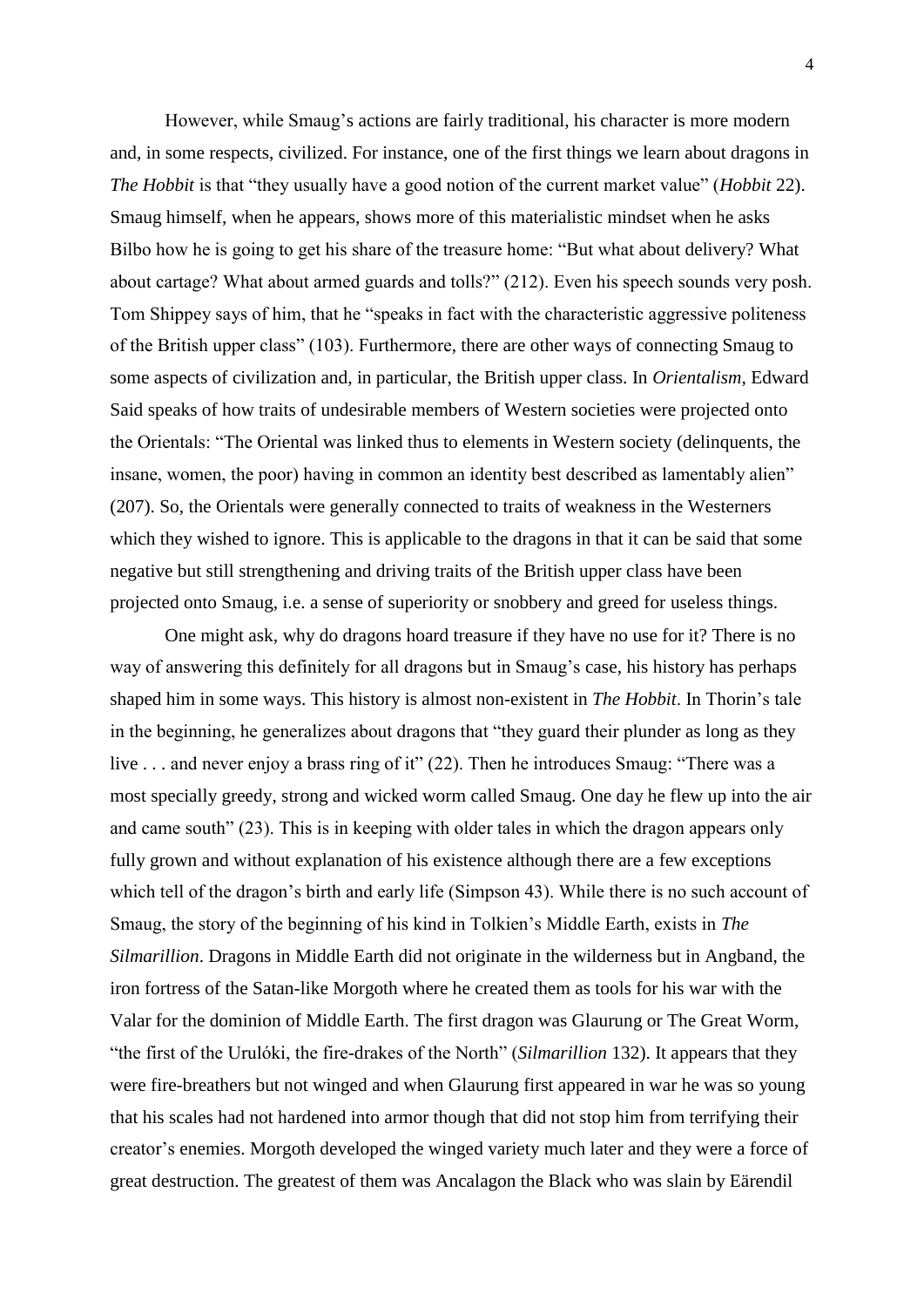(302). Out of the early dragons only Glaurung is presented as a character, the others are simply mentioned in passing so in general they just seem to be like Morgoth's war machines.

In fact, the way in which Morgoth keeps developing his new species can be seen as a form of industry. It is never explained in detail in *The Silmarillion* exactly how dragons are made but in *The Book of Lost Tales,* there is an account which supports Tolkien's idea of dragons as products of industry: "Then on a time Melko assembled all his most cunning smiths and sorcerers, and of iron and flame they wrought a host of monsters . . . creatures of pure flame that writhed like ropes of molten metal. . ." (qtd. in Evans "Dragon-Lore" 33-4). All this connection with metal work is inescapably reminiscent of industrialism and Jonathan Evans describes these dragons as "hybrid animal-mechanical dragons" ("Dragon-Lore" 33). Also, since there is sorcery involved, it is likely that Morgoth put something of himself into his creations who like him were all evil and what with his insatiable power hunger, he was nothing if not greedy. Hence, as industrialization is usually a mark of relatively advanced civilization, the history of dragons in Middle Earth may explain not only Smaug's civilized side but also his inherent evilness.

An additional sign of Smaug's move away from "the Other" is his habitat. As mentioned above, Shippey describes the paradoxes of his character, the paradox between the animalistic and human traits, but another paradox can be seen in his choice of dwelling. As already stated, dragons are typically associated with wilderness, that is, they inhabit the wilderness through which the hero must journey. Smaug, however, attacks and conquers a human habitat, the city of Dale, where he makes his lair. Of course, it is ideal for him as the dwarf city is situated inside a mountain but nevertheless it can be seen as his attempt to reenter civilization; he was after all brought up in a fortress during a war and not in the wilderness. However, he does not uphold any aspects of civilization in his lair and he actually turns it into a wilderness since everyone naturally avoids the fearful place. This could mean that although he has this civilized side, it is still weaker than his bestial side so he is still essentially a part of "the Other" because he cannot fully embrace his civility.

On the surface then, Smaug appears to be a traditional dragon in that he has the same function in *The Hobbit* as dragons usually did in old fairy tales and myths, i.e. representing wilderness, the unknown, the evil, "the Other," though he has a rather amusing way of speaking. However, upon closer inspection, it emerges that there is more to this peculiarly snobbish speech mode than providing humor. In fact, his blend of bestial and civilized characteristics, combined with knowledge of other dragons in Tolkiens universe and how they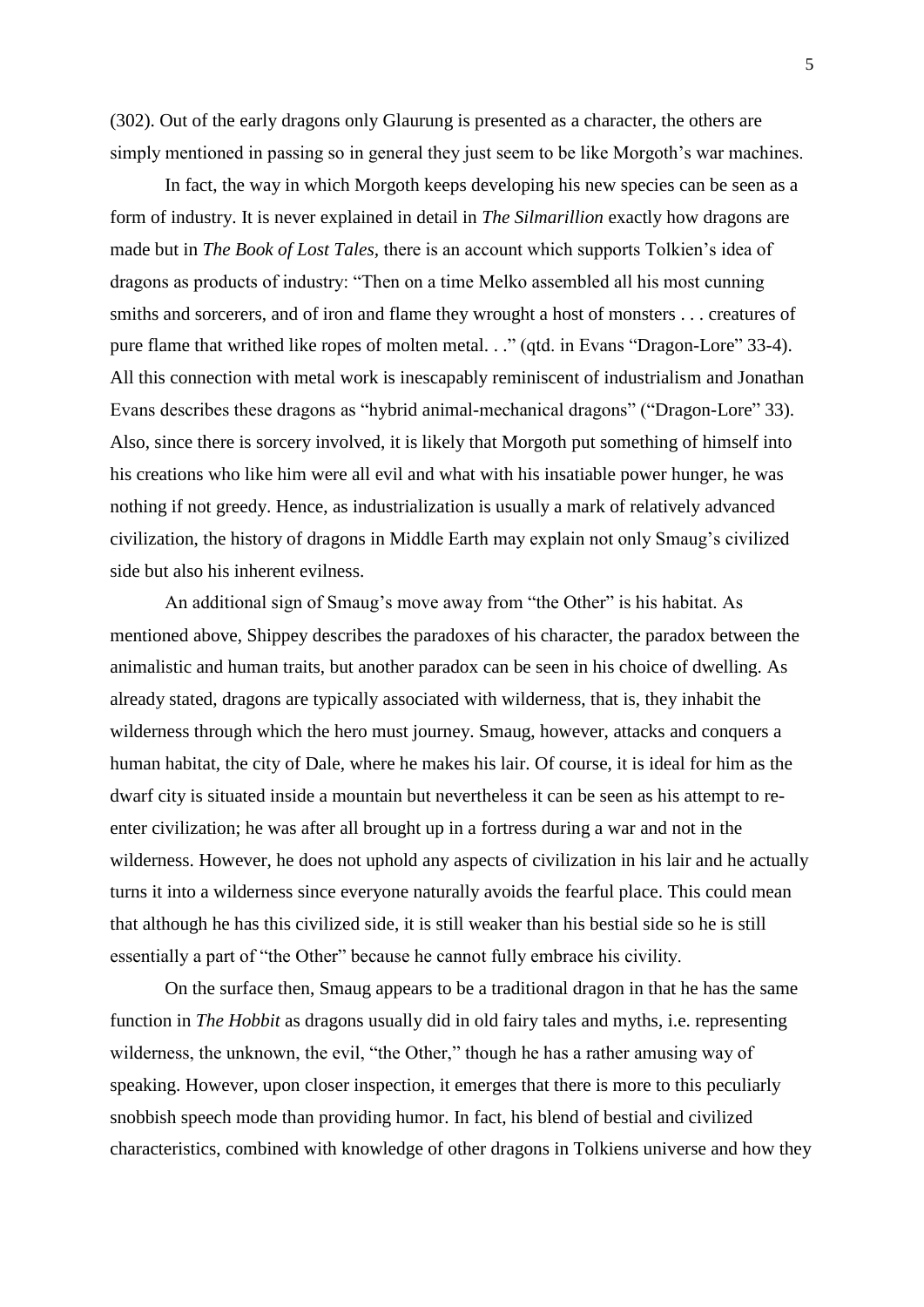<span id="page-9-0"></span>came to be – through a half-industrial process – implies that Tolkien's dragons represent not only "the Other" but also partly, and conversely, the darker side of the British upper class.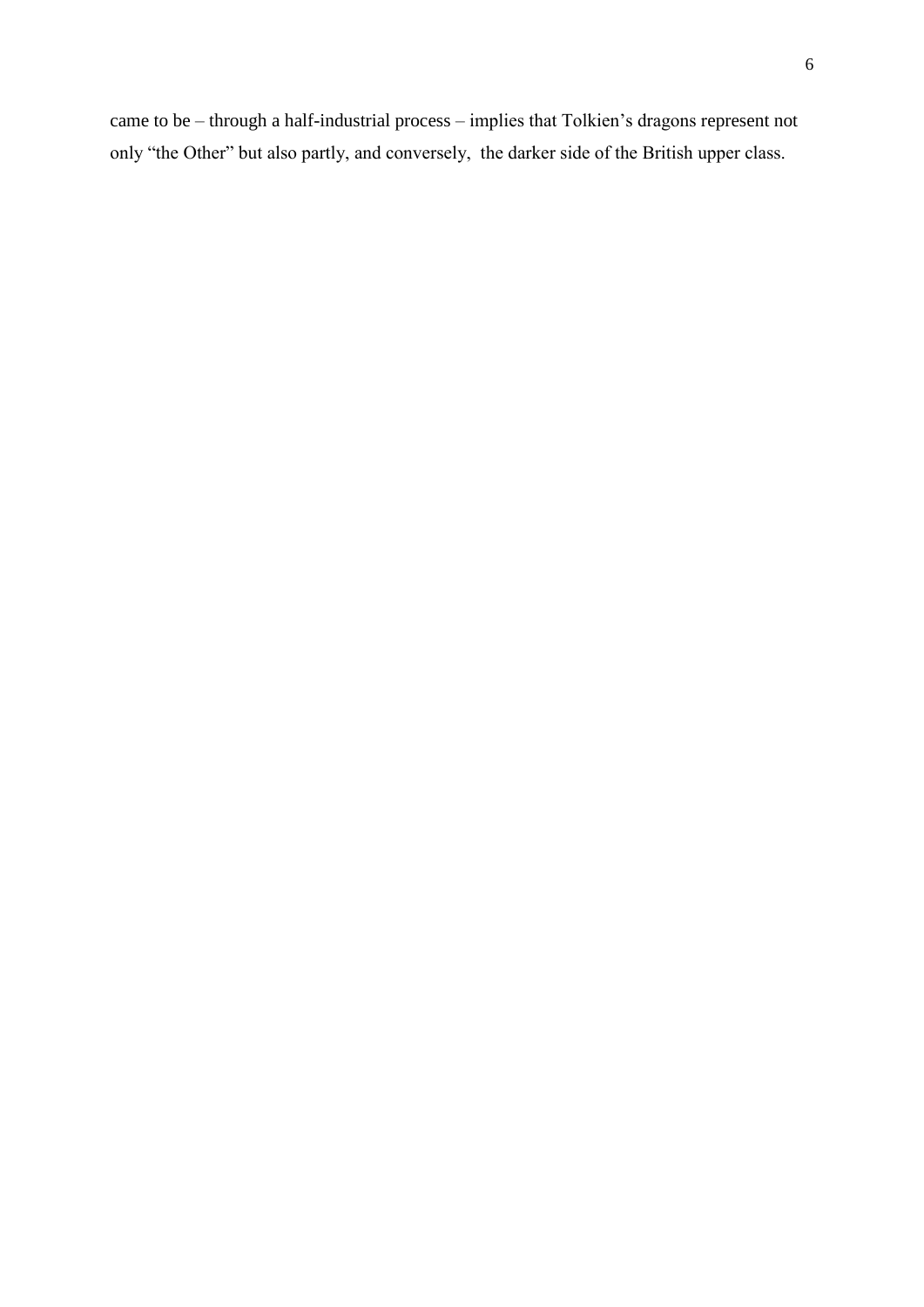# **3. McCaffrey's Dragons**

If Smaug has some untraditional traits and leans towards modernity, Anne McCaffrey's dragons seem have taken a few steps ahead by having their function changed. According to Said's *Orientalism*, the Orientals belong to "the Other" and one of the things which define them, in the Westerners' eyes, is the Westerners' fixed perception of them. "[Orientalism] views the Orient as something whose existence . . . has remained fixed in time and place for the West" (108). The same can be said of the traditional Occidental dragons that have a fixed, stereotypical role as the malicious, treasure-hoarding monsters of the wild. McCaffrey has changed the role of dragons in her stories in which they are allied with humans, instead of being their enemies and thus moving them away from "the Other" and the traditional dragons. However, in other ways she seems to be holding back their advancement. In compliance with her invented science ideas, her dragons are not particularly civilized in general, their behavior being more governed by animalistic impulses and their riders guide their actions to match their purposes, leaving little room for independence.

McCaffrey's *Dragonriders of Pern* series follows the descendants of the colonizers of the planet Pern, who use their telepathic, teleportable and time-travelling dragons to help them fight "thread" which are "mycorrhizoid spores from the Red Star [Pern's neighbor planet] which descend on Pern and burrow into it, devouring all organic matter they encounter" (*Dragonflight* 294). The dragons' fiery breath, which is caused by their chewing of "phosphine-bearing mineral" (293), incinerates the thread in the air before it can burrow. Those dragons are, in fact, "a highly specialized variety of a life-form indigenous to [Pern]" that were named after the legendary creatures from Earth (Intro xii). A long time passes from when dragons were first bred by early settlers on Pern and until the events of the first book take place. So long, in fact, that by then the Pernese people have forgotten all about Earth and how they started to breed dragons, though in the third book, the dragons' ancestors are rediscovered. They turn out be small fire-lizards with which the humans have bonded and which they have bred to a huge size. Those dragons have, for the most part, moved away from "the Other" and have been accepted into human society, though not as equals, although the humans have adapted some of their social rules to the natural behavior of their dragons since they cannot change or control it. This acceptance comes at the price of the dragons' intelligence and independence which has been reduced, rendering the dragons less civilized and more animalistic and therefore more dependent on the humans for their place in society.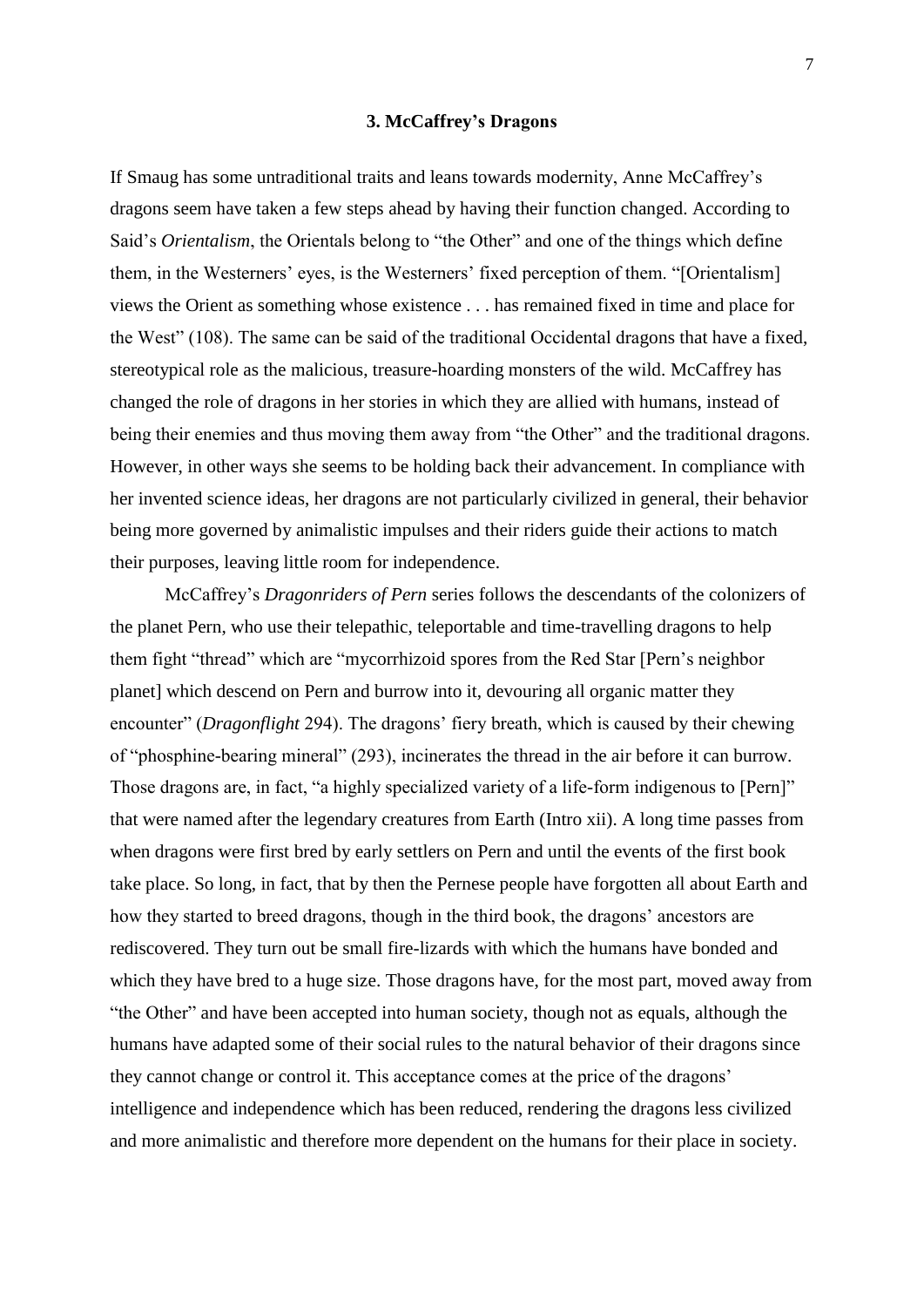Unerman claims that "McCaffrey adapts the power and glamour of legendary dragons to express a vision of a society in which humans and animals can understand one another and live in a symbiotic relationship, not in antagonism" (97). However, this relationship is not entirely based on equality as McCaffrey has had to rationalize how creatures ten times the size of humans can be controlled by them and so she limits the dragons' mental capacity and makes them dependent on humans.

In a sort of a ritual, called "Impression," the newly hatched dragons and young riders are paired together and the telepathic bond is activated. In many ways, the relationship between the rider and the dragon is symbiotic. Aside from the riders' necessity for the dragons when fighting thread, they consider themselves friends and their emotional bond is very strong. When Lessa, one of the main characters of *Dragonflight*, impresses the queen dragonet Ramoth, her feelings are described thus: "A feeling of joy suffused Lessa; a feeling of warmth, tenderness, unalloyed affection, and instant respect and admiration flooded mind and heart and soul" (83). However, it seems that the dragons are more dependent on the humans than vice versa since if a dragonrider dies, the dragon without exception commits suicide by going into the frozen void *between*<sup> $1$ </sup> time and space. In the case of a dragon dying before his rider, the rider will be devastated and will want to die but he or she can survive as exemplified by Lytol in the first book and Brekke in the second.

The dragons' dependence on humans is also reflected in their communicative abilities. While the dragon can communicate amongst themselves through a telepathic network which also includes the firelizards so people can communicate with each other over long distances via dragons, they can only communicate directly with one human, their rider, because the riders can only hear the dragon with whom they are bonded. Then there are exceptions, a few humans, such as Lessa and Brekke, who for some reason can hear all dragons. Yet they are exceptions so most humans can interact with only one dragon and there appear to be no dragons who can access the minds of all humans.

Furthermore, although the dragons are individual characters with independent thoughts, they are in some ways limited as Lessa is taught: "Dragon instinct [is] limited to here-and-now, with no ability to control or anticipate. Mankind [exists] in partnership with them to supply wisdom and order" (121). Essentially, the dragon's mind functions as any other animal's, broadly speaking since animals are not quite at the dragons' level of eloquence. To say that if not for humans, the dragons would not need wisdom or order is a

 $\overline{\phantom{a}}$ 

 $1$  Always italicized in the text and both used as a noun and an adverb.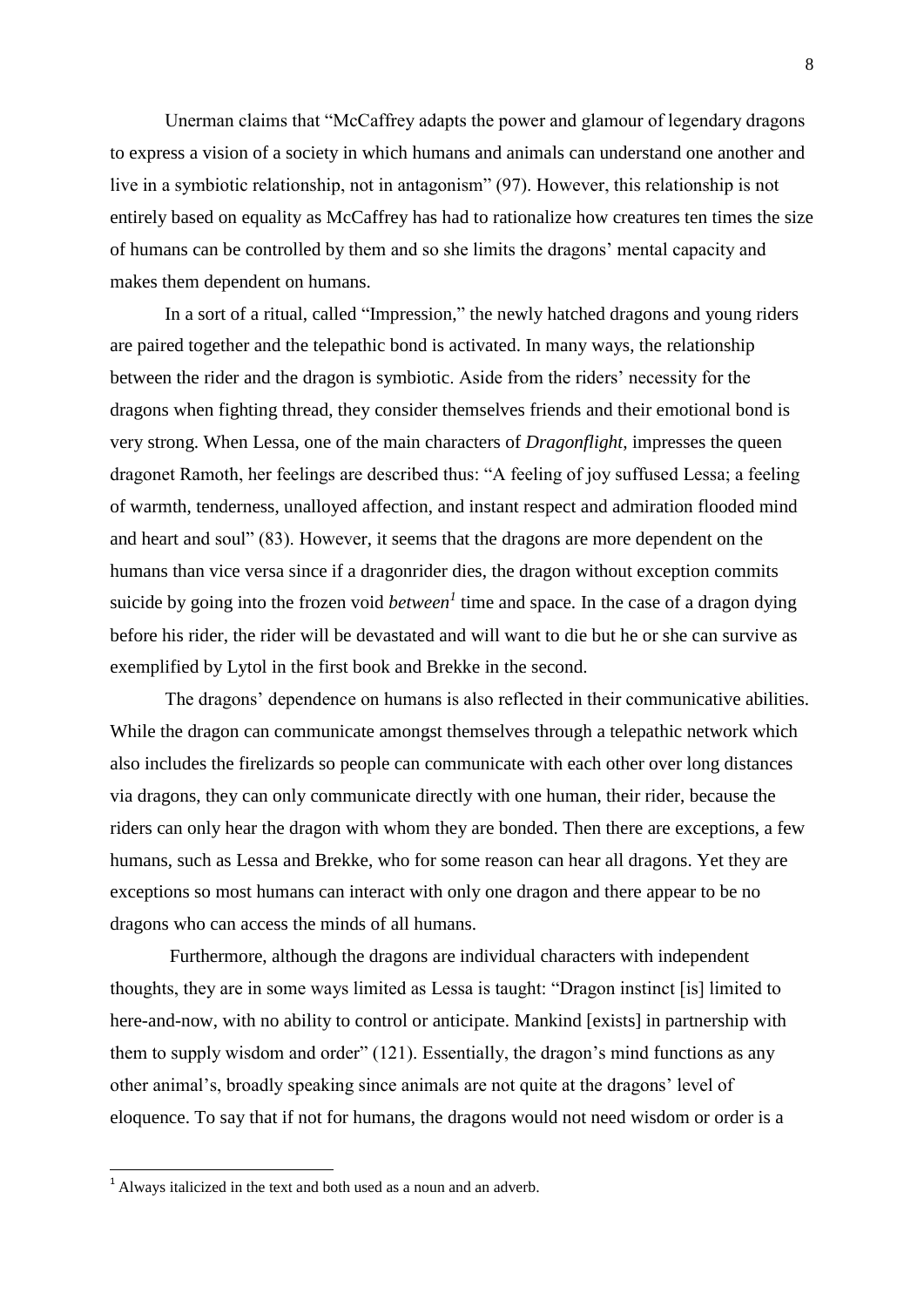moot point, as they are specifically bred to human needs. The inability to control, along with the unquestioning affection for the rider, must make the dragons most convenient partners to the humans. Although, to judge from this, the dragons appear to be somewhat inferior to the humans, in many situations their instincts serve better than outthought human strategies as F'lar, the other main character of *Dragonflight*, notes during a thread engagement: "He … felt suddenly superfluous. It was the dragons who were fighting this engagement. You encouraged your beast, comforted him when the Thread burned, but you depended on his instinct and speed" (201). So it seems the relationship is somewhat unbalanced in the favor of the rider. In the second book, *Dragonquest*, F'lar's brother F'nor ponders the dragons' minds: "Perhaps if their memories were more acute or associative, they'd refuse to fight" (9). Indeed, if they had more knowledge, they could be more independent and make decisions accordingly.

However, despite the limitations, there are times when the dragons override their human riders and the humans must adapt their social rules to the dragons' natural habits, especially when it comes to mating season. Lessa struggles to keep a mental tether on Ramoth during her mating flight, in which the queen dragon is chased through the air by the male dragons to ensure that the strongest and speediest dragons will spawn the next dragon generation. Inexplicably, the dragons seek to go *between* where they would be lost as they do not have their riders on their backs during mating flights to guide them back from the void. Why the dragons attempt to get to the same place to which they go to die while mating, is never explained but perhaps, when they are enthralled by their animal instincts, they try to escape human control. The mating flights are made difficult for the riders as the dragons' feelings overpower the riders' senses and affect their sexual behavior which can be an inconvenience but also an advantage since the dragons' strength determines the leadership of the dragonriders' community. Thus the hierarchy of the dragons is important in relation to the human hierarchy. There are five types of dragons on Pern: small blues and greens, larger browns and bronzes and the largest golden. The greens and the golden are apparently all female and the rest male. It is believed that only bronze dragons, the largest of the males, can mate with the golden queen dragon. In the time of *Dragonflight*, the end of a long interval – four hundred Pernese years in which thread has not fallen – the Weyrs have degenerated. In fact, there is only one Weyr left where there were once six. There is only one queen: Lessa's Ramoth, which inevitably makes Lessa Weyrwoman, a female leader of the Weyr. The rider, whose dragon will mate with Ramoth, will automatically become both Lessa's lover and Weyrleader. Just before Ramoth goes into heat, the sitting Weyrleader plans to retain his position by having the other bronze riders absent, so his dragon will have a better chance.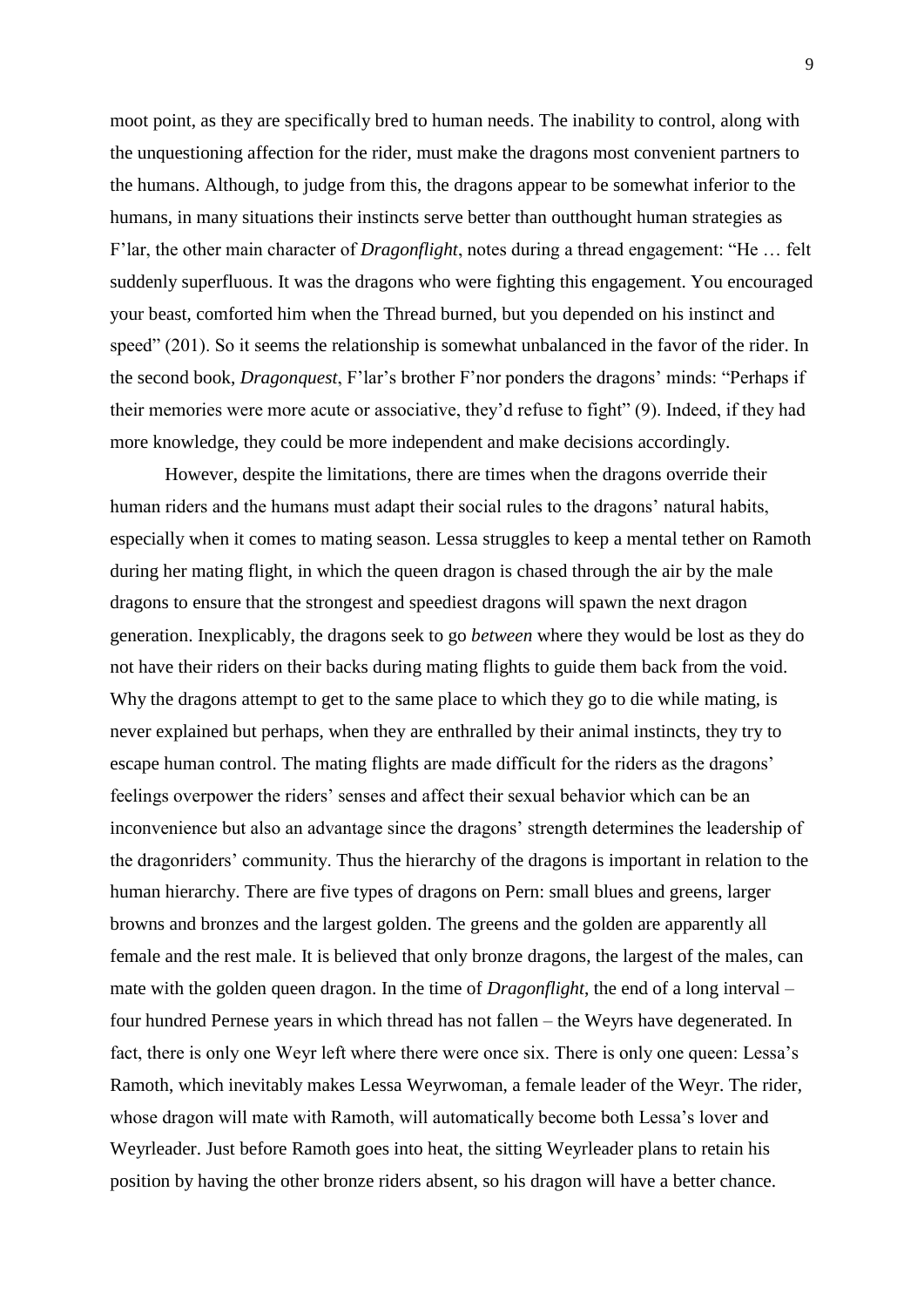Conveniently, in this case, as F'lar and Lessa are already attracted to each other and F'lar has plans to restore the Weyrs to former glories, F'lar's dragon, Mnementh, appears in time and wins the right to mate with Ramoth, establishing his rider as Weyrleader. Hence, indirectly, the dragons can influence politics on Pern.

Furthermore, dragon mating can have social significance. Society on Pern is divided into Hold, Hall and Weyr. Holds are towns and villages and surrounding farms, governed by Lords, where the main concern is the production of food as the Holds must supply not only their own people with food but the Weyr people as well. People in the Holds are generally conservative, compared to the Weyrs in particular. Halls resemble medieval guilds, where various crafts are practiced under the control of craftmasters and Weyrs are the dwellings of dragonriders and their staff. They are far more liberal than others, for instance, in matters of sexual behavior because of the dragons. In *Dragonquest*, the number of Weyrs has increased as well as the number of queen dragons. When Brekke, whose dragon is a queen, falls in love with F'nor, the rider of a brown dragon, she worries that she will not be able to control her dragon during the mating flight because of her fear that she will have to sleep with the bronze rider whose dragon can catch hers. As F'nor tells her: "Weyrwomen can't be bound by any commoner moralities. A Weyrwoman has to be subservient to her queen's needs, including mating with many riders if her queen is flown by different dragons" (*Dragonquest* 160). But Brekke is brought up in a Hold where – unlike in the Weyrs – having multiple bedmates is unacceptable, at least in theory. As she only has eyes for F'nor, she believes that she will be too distressed at having her social values compromised by being surrounded by a group of lustful men, and feeling the same herself to boot, to guide her dragon's flight. She is expected to do this as the Weyrborn people have abandoned these conservative Hold values, being unable to control their feelings, so the dragons have clearly had a part in shaping the social norms in their communities.

However, whatever influence the dragons have had, it is not due to their own intentions but a matter of the humans constructing meaning around the dragons' natural habits and how it affects them, i.e. the humans. Moreover, again, this only applies in the Weyrs, the dragon communities, but not in the human society of Pern in general. So while it is true that humans and dragons live peacefully together on Pern, and despite the inadvertent influence they have in society, their mental shortcomings prevent them from becoming full-fledged, independent individuals in that society and they are accepted rather as elevated working animals.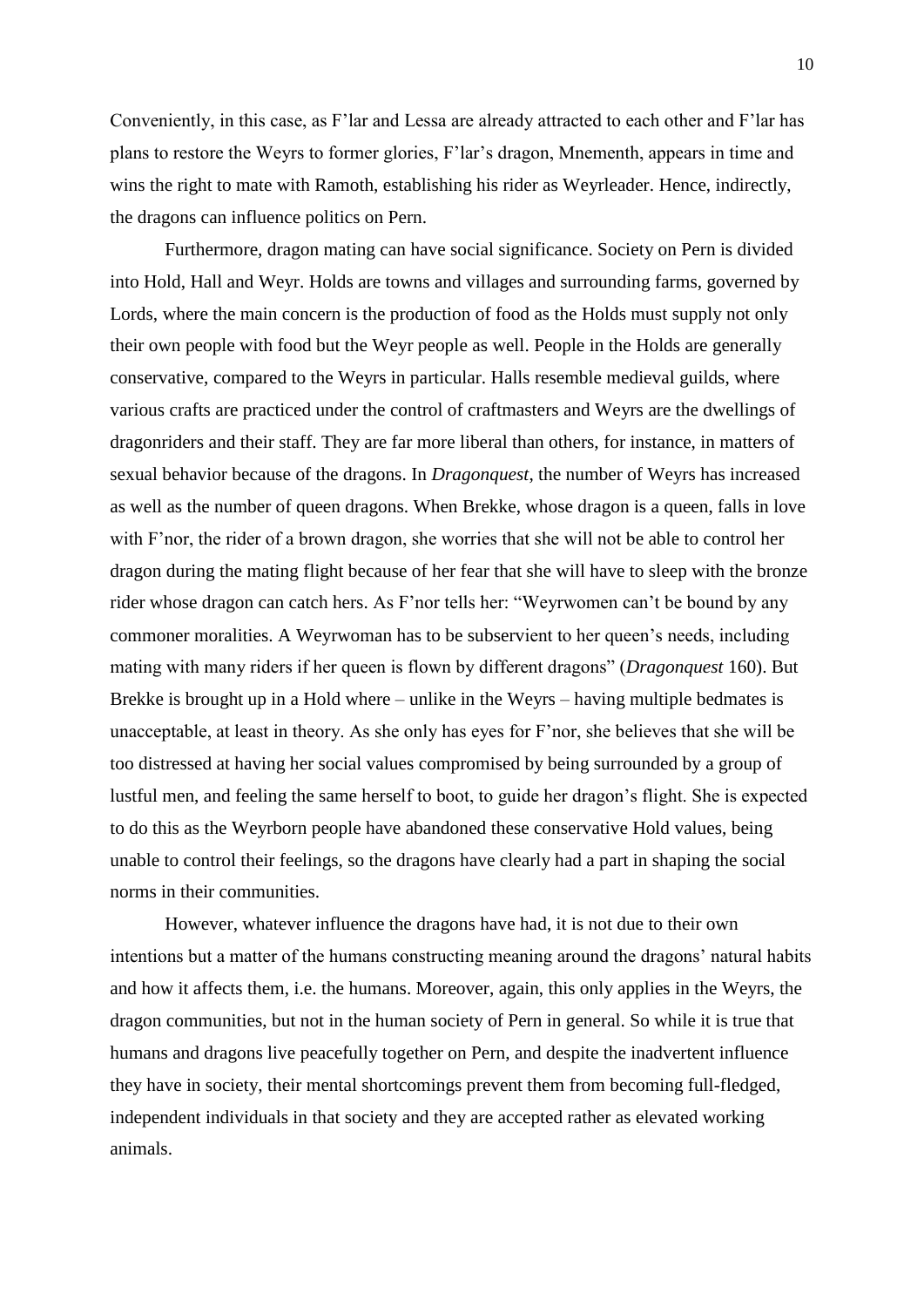In *Dragonriders of Pern*, not only has the dragons' basic role been changed but they are also in the process of biological development through the trilogy, further distancing them from fixed idea of "the Other." Over a long time, the dragons have been bred from small fire lizards into the enormous creatures they become. In a time of dire need, Lessa travels with Ramoth a few centuries back in time to bring forward dragons from the past to help fight thread and those older dragons, which come to be referred to as "Oldtimers," are rather smaller than the younger ones and less efficient at breeding: "the Oldtime queens didn't produce large clutches like the modern queens, nor many golden queen eggs" (*Dragonquest* 7).

Moreover, the dragons' evolution is not only reflected in their numbers and physical strength but also in their mental development. F'lar frequently remarks upon his dragon's initiative, because that is not a typical trait of Pernese dragons (*Dragonquest* 44), and Mnementh, the dragon, shows it, for example, when F'lar is trying to convince Lessa to become Weyrwoman. She runs away from him but Mnementh anticipates that his rider wants her so he bodily snatches her up and holds her until F'lar reaches them (*Dragonflight* 55). Then later he also shows some understanding of human affairs when he tells F'lar how to behave at an important political meeting (*Dragonquest* 18). The union of Mnementh and Lessa's prolific egg producer, queen dragon Ramoth, results in a new and prosperous generation of dragons and dragonriders, most notably the little, white dragon Ruth and his rider Lord Jaxom, the main characters of the third book *The White Dragon*. Ruth, the runt of one of Ramoth's clutches, is unexpectedly "Impressed" (see page 8 above) by the young Hold Lord Jaxom who believes that the little dragon can survive, a belief shared by the dragons but not the riders. Against the humans' predictions, Ruth turns out a healthy if small dragon who is exceptionally intelligent and takes his own decisions. Also, apparently he can travel through time and space without directions from his rider (*White Dragon* 54). However, although Ruth clearly has some mental advantages, they do not seem to be a part of the dragons' development as this uniquely smart specimen of a dragon is incapable of mating and thus transmitting his intelligence to a new generation (*White Dragon* 215). Then perhaps it is an indication of what Ramoth and Mnementh are capable of producing and so they may be able to breed this next stage in the development. Clearly there is an evolution of dragons in progress in the series so they are not a fixed entity as the traditional dragons of "the Other."

Thus by changing the function of the dragons in her stories, Anne McCaffrey has brought them away from the fixed identity of the traditional dragons that belonged to "the Other" and into human society. In order to do so, she has made them more bestial and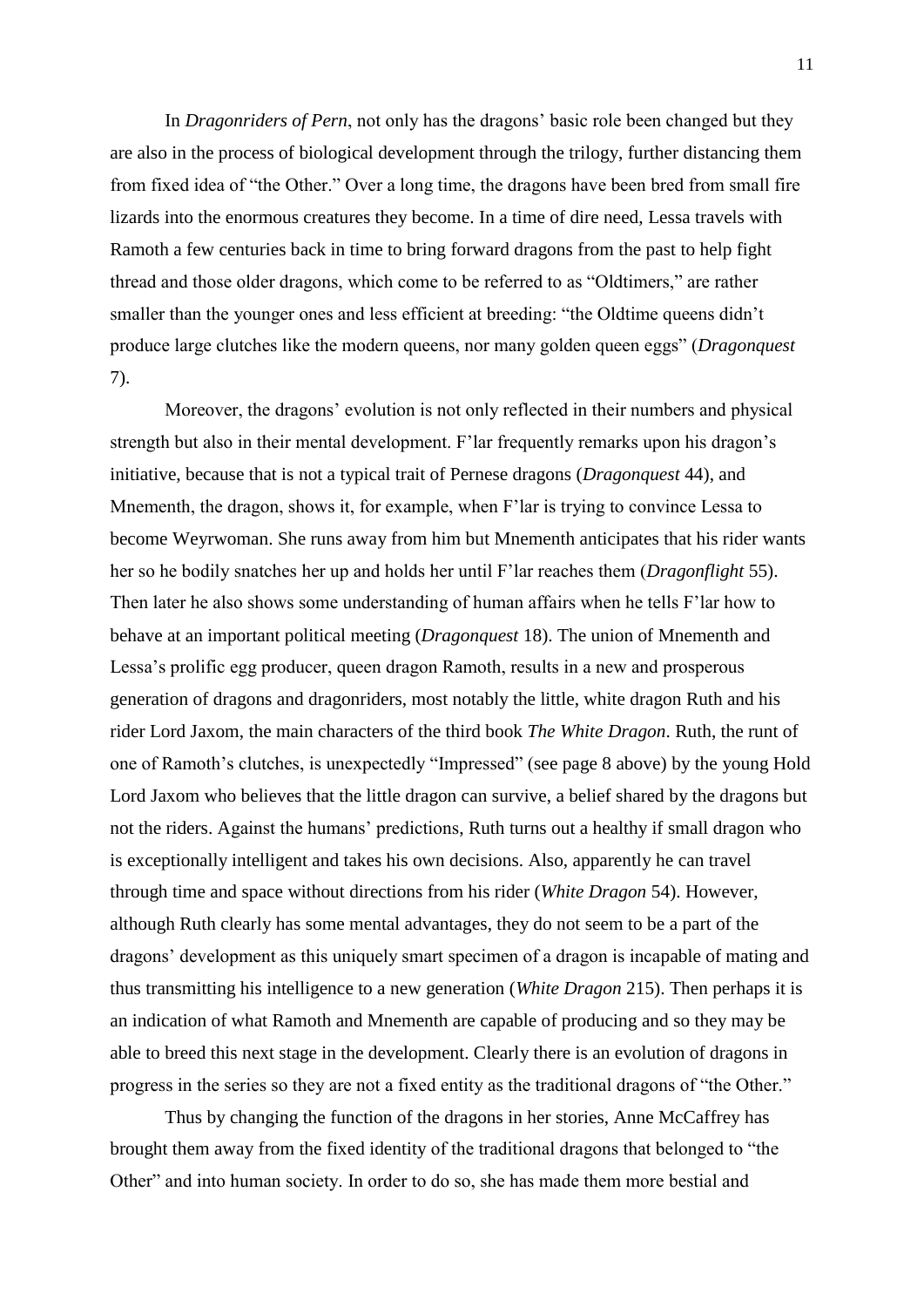<span id="page-15-0"></span>dependent on humans without whom the dragons cannot live as the two species become closely bonded. Yet their relationship sometimes resembles that of masters and working animals because their peaceful coexistence is rooted in the humans' need for the dragons' ability to fight thread whereas the humans believe that they must provide the dragons with order in their lives. However, there are times when the humans must succumb to the nature of the dragons because they are affected by their mating and cannot control them during mating seasons. The humans have accepted this powerlessness and thus political and social positions and standards are adjusted to the animals' natural habits. In addition, the Pernese dragons' physical and mental development differentiates them from "the Other" which is usually a fixed idea.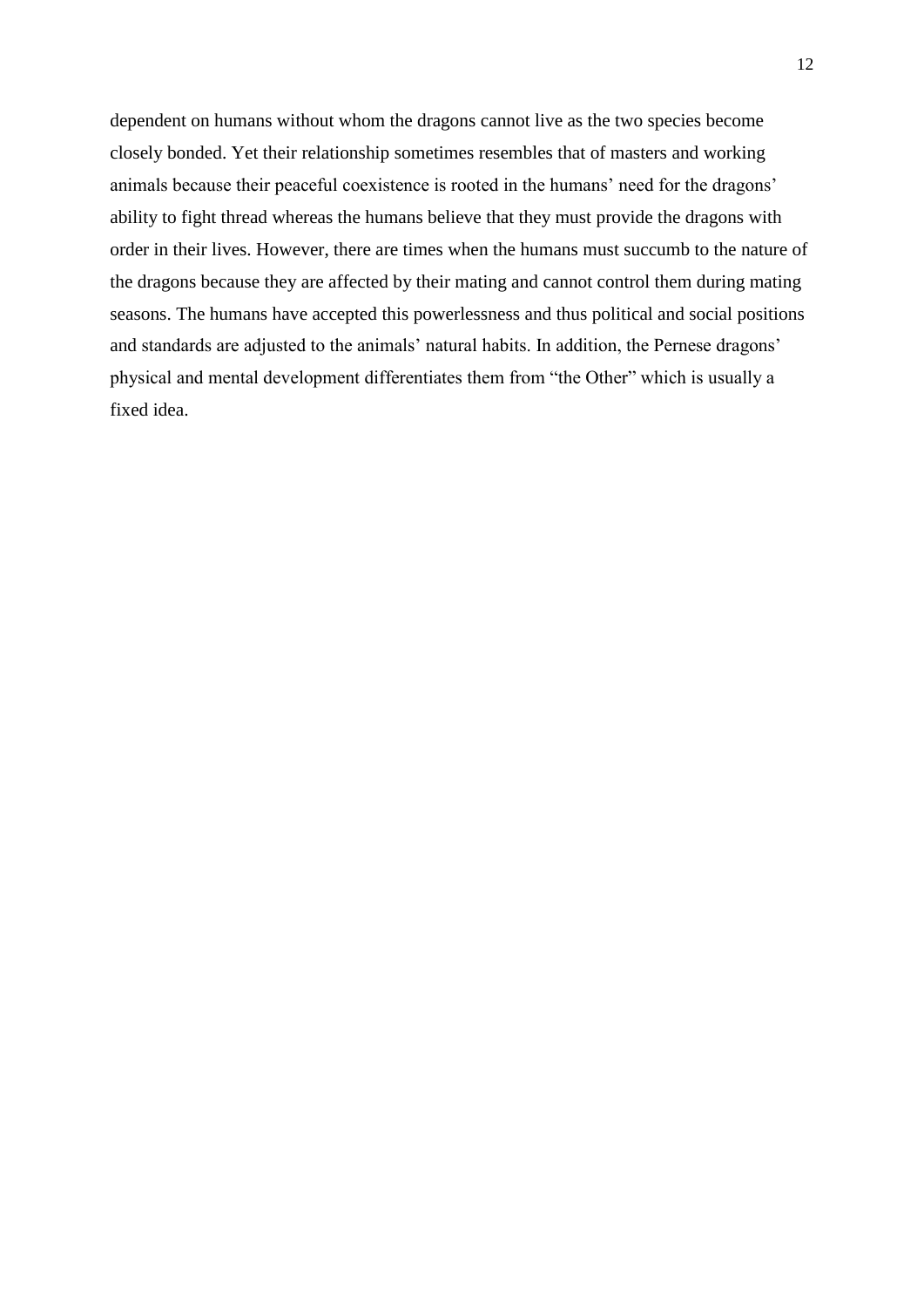#### **4. Novik's Dragons**

In the alternate universe of *Temeraire*, Naomi Novik has, like Anne McCaffrey, distanced her dragons from "the Other," changed their role and brought them into human society. In fact, there are many similarities to be found between the two series, such as the ideas of human riders who bond with dragons and use them to fight. However, unlike McCaffrey, Novik has not decreased the dragons' mental capacity to make them easier for humans to accept into their society. Novik made her diverse and intelligent races of dragons representatives of any minority that wishes to be accepted in society and treated equally to humans. The story follows the Chinese Celestial dragon Temeraire and his British captain, Laurence, through the Napoleonic Wars and on their various missions across the world in the 19th century. One of the series' most central theme is the friends' realization of the inequality there exists between humans and the European dragons, and their subsequent struggle to enforce equality.

Novik has taken elements of dragonlore from all over the world, though mainly European and Chinese, mixed them together and drawn a new picture of dragons in fiction. Novik has put some efforts into developing the different breeds of dragons and serpentine creatures in every part of the world, based on already existing ideas. In the spirit of the aggressive and vicious creatures of the typical dragon stories, European dragons are bred by humans as air forces in war, like living, breathing, bomb-dropping fighter planes complete with crews of thirty men. They are bred for size, speed, strength and special offensive skills in accordance with the traditional ferocious, fire-breathing dragons whereas the Chinese dragons, who, in Chinese legends are most often benevolent (Simpson 17-18), are primarily bred for intelligence and become scholars and poets.

Temeraire – intended as a gift for Napoleon from the Chinese Emperor, but captured in his egg by the British navy from a French ship – is a Chinese Celestial dragon, which is the world's rarest and most sophisticated breed. Therefore, Temeraire is an exceptionally intelligent dragon who builds on his experiences his view that dragons should be equal to humans. Early on he starts questioning human values, such as of duty, ownership and gender roles and, as he travels more, the treatment of dragons. In the British Aerial Corps, dragons are paired with handlers as soon as they hatch in a sort of a ceremony where the prospective handler tempts the dragonet with a meal which he may or may not accept and if the dragonet accepts, they become bonded. There is, however, nothing mystical about this bonding like McCaffrey's Impression; it is purely natural and resembles all at once the bond between a parent and child, a pet and an owner and two best friends. Laurence, for example, resents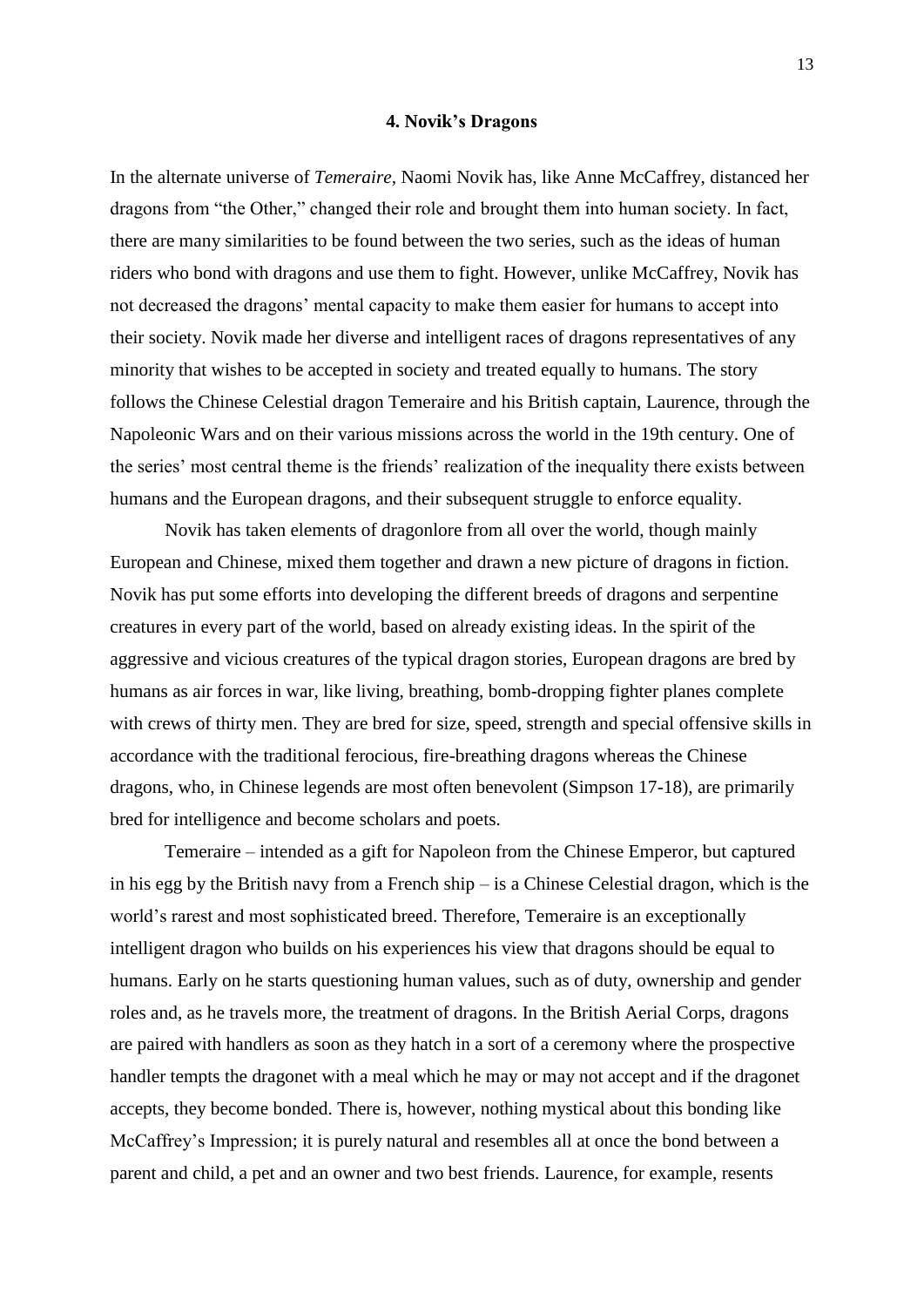Temeraire slightly to begin with because he must sacrifice his naval career to become an aviator and only gradually warms up to him. Dragons and their handlers live in remote coverts and fight when required. Although the aviators know better, the British public looks down on them, often thinking the dragons to be mindless beasts and a burden on their handlers as well as the tax-payers since obviously, feeding dozens of ten to fifty ton dragons is expensive. The ignorance of people outside the Corps is revealed, for instance, when Laurence thinks back on a bill which the government published before the war began and proposed that all unharnessed dragons should be put down to save money. Laurence recalls that the aviators had threatened mutiny if the bill was passed and is disgusted with his own indifference concerning the matter at the time (*HMD* 117-18). Some of the ideas that the public has about dragons and aviators is summarized shortly before Temeraire hatches:

Even in times of peace, a dragon could not be put into dock, nor allowed to wander loose, and to keep a full-grown beast of twenty tons from doing exactly as it pleased took very nearly the full attention of an aviator and a crew of assistants besides. They could not really be managed by force, and were finicky about their handlers; some would not accept management at all, even when new-hatched, and none would accept it after their first feeding. A feral dragon could be kept in the breeding grounds by the constant provision of food, mates, and comfortable shelter, but it could not be controlled outside, and it would not speak with men. So if a hatchling let you put it into harness, duty forever after tied you to the beast. An aviator could not easily manage any sort of estate, nor raise a family, nor go into society to any real extent. They lived as men apart, and largely outside the law, for you could not punish an aviator without losing the use of his dragon. In peacetime they lived in a sort of wild, outrageous libertinage in small enclaves, generally in the most remote and inhospitable

places in Britain, where the dragons could be given at least some freedom. (*HMD* 12) This public view towards dragons is the same sort of view which the Westerners had of Orientals, who – according to Said – were not quite seen as humans: ". . . a white middle-class Westerner believes it is his prerogative not only to manage the nonwhite world but also to own it, just because by definition 'it' is not quite as human as 'we' are" (108). Obviously, the dragons are not human but most of them do have human-like intelligence and awareness but still the European humans insist on treating them like mindless beasts so this is applicable to them.

Nevertheless, the public believes that the aviators are completely in control of the dragons and when Laurence, originally an officer of the Navy where all rules are very strict,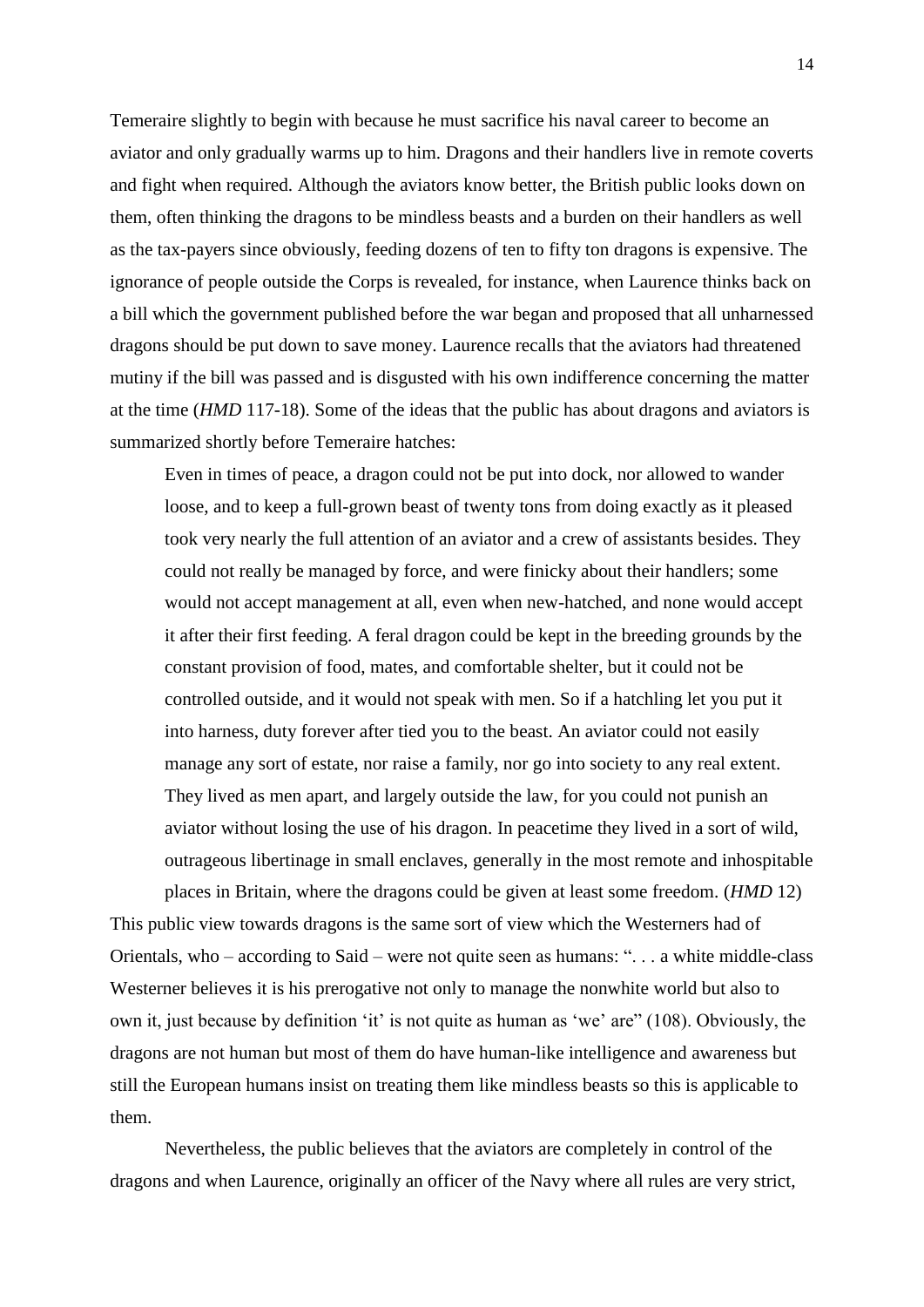finds out that things are allowed to happen in the Corps which the public would find abhorrent, he is indeed very shocked. He discovers two especially outrageous secrets of the Corps. Firstly, unharnessed dragons can be training masters in the coverts: "Everything he had ever heard about dragons was turned upon its head: that dragons were useless without their handlers . . . what would the world think, to know they were trained – given orders – by one of the beasts they supposedly controlled?" (*HMD* 117). Then later, when he is faced with the willful blindness of Prussian aviators, he comes to the logical conclusion that "a dragon properly trained ought to be a better judge of aerial maneuvers than any man" (*BPW* 231). Secondly, he finds out that women serve as officers in the Aerial Corps because some breeds of dragons only accept female handlers, including Britain's most deadly, and thus most important, breed: the acid-spitting Longwings. So it seems that the Corps is quite radical in some ways, compromising society's values in favor of conceding to the dragons' preferences.

However, when viewed in a larger context, this does not seem so radical at all as Temeraire and Laurence discover. Even before arriving in China, Temeraire becomes concerned with the dragons' freedom and Laurence answers that dragons cannot be allowed to roam free because it would terrify people (*ToJ* 256). Then, on their journeys to China and Africa, they find that "the common unthinking assumption by which men treated dragons as inconvenient if elevated livestock, to be managed and herded without consideration for their own sentiments" (*EoI* 17), is not at all universal. In China, dragons are fully accepted, individual members of society. They have their own personal lodgings and they eat cooked food and go about their business in big cities where the streets have been built wide enough to accommodate their size. They live and work independently as any human, without terrifying them at all, and they reap as they sow whereas in Europe they are provided for by the governments but confined to the coverts. Laurence is particularly affected to see a poor dragon:

[He was] inescapably forced to recognize the stark contrast in the treatment of dragons. The city streets were not wider than in London by some odd coincidence, or a question of taste . . . but plainly designed that dragons might live in full harmony with men, and that this design was accomplished, to the benefits of all parties, he could not dispute: the case of misery which he had seen served rather to illustrate the general good. (*ToJ* 316)

Also, the Chinese dragons are not dependent on humans. Indeed, they are not allowed to have human companions until they have matured and received proper education. This baffles Laurence as the Europeans believe that a dragon must be harnessed immediately when he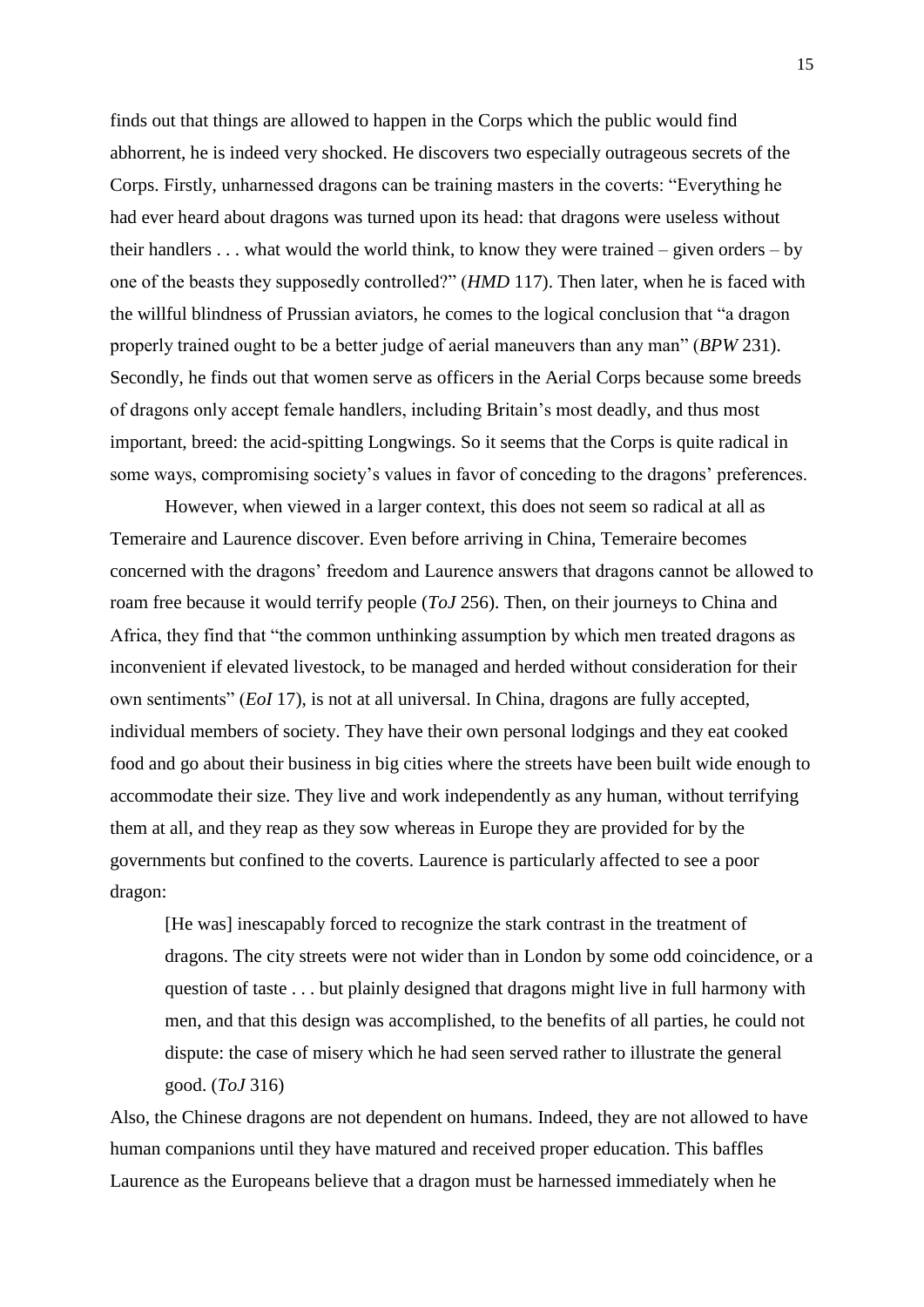hatches or he will be uncontrollable (*ToJ* 310). In other words, the Europeans seem to believe in an animalistic imprinting connection between dragon and handler whereas the Chinese believe in enlightened choice where the dragon chooses a partner. Then, again, in Africa the two come in contact with another society where dragons are highly respected: The Tswana people who believe that the dragons are their ancestors reincarnated. In Africa, Temeraire is also exposed to slavery which, of course, he violently opposes and he comes to identify dragons with the slaves on account of the dragons having no choices about their lives. Simply put, his reasoning is that a dragon owns nothing of his own and if a dragon wishes not to accept a handler and fight with the Corps, and also refuses to stay in the breeding grounds or wishes to live freely among people, he would be forbidden to do so and he would be forced into the breeding grounds (*ToJ* 252-3). This identification with slavery is further strengthened when he finds out that dragon eggs are bought and sold like slaves and he has been taught that what is bought is rightful property (*BPW* 123). All these experiences are factors in his decision to return to Britain and fight for the improvement of dragons' conditions.

Temeraire's main problem is to get both people and dragons to understand his cause as they all seem to be under a hegemony: that which Novik describes as "the common unthinking assumption" (*EoI* 17) and, which according to Barry, is "an internalised form of social control which makes certain views seem 'natural' or invisible so that they hardly seem like views at all, just 'the way that things are'" (158). The government has little respect for dragons' lives as previous examples show and is further established when a deadly virus plagues the British Corps. Once a cure is found for the British dragons, the government sends a sick dragon to France with the intention of letting the virus spread all over the world until Britain is the only country with an air force. This infuriates the aviators and Laurence and Temeraire even make themselves guilty of treason when they steal and secretly smuggle the curative to France for which Laurence is sentenced to death, though the sentence is not carried out because Temeraire is too valuable a weapon to be sacrificed. People in general think that aviators have too much freedom and Laurence argues that it is in order to control the dragons. Essentially, that the handlers are government's puppets to keep the dragons in check, i.e. a dragon will be more obedient if his handler is threatened because the dragons themselves have nothing else to lose (*VoE* 65). Indeed, if a dragon is boarded in battle and his captain captured, it equals the surrender of the dragon into enemy hands. This comes up in Laurence's conversation with his first lieutenant who asks what else the dragons would fight for but the well-being of their handlers to which Laurence replies: "They care in China . . . and in Africa, they care all the more, that their rational sense is not imposed on, and their hearts put into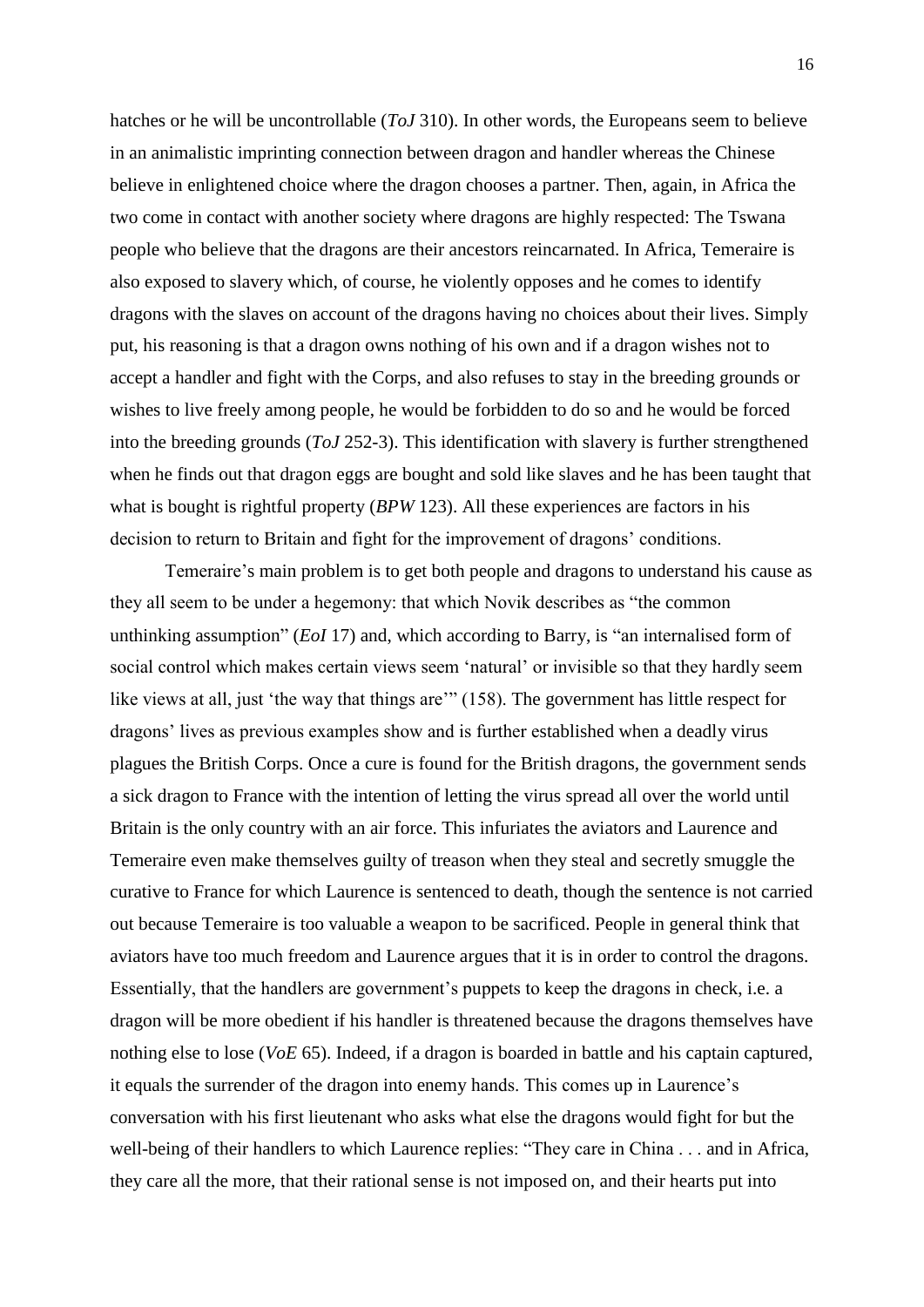opposition with their minds. If they cannot be woken to natural affection for their country, such as we feel, it is our fault and not theirs" (*VoE* 65-6). In other words, those dragons in China and Africa, just like humans, are active members of society with a sense of national identity and therefore have cause to care about that society and will defend it in need out of patriotic duty and not only for the love of their handlers.

Temeraire has a similar conversation with unharnessed dragons who question why they should fight Napoleon as their conditions would not change no matter who was in charge of the country, the British or the French and Temeraire tries to awaken their patriotic sentiments: "... this country is our territory as much as it is any man's; it belongs to us all together, and if we only sit here eating cows while Napoleon is trying to take it away, we have no right to complain of anything . . . You only *think* you have things as you like, because you have never seen anything better" (*VoE* 74). Evidently, Temeraire's dilemma is not only changing the views of the humans but also those of the dragons whose attitudes are as ingrained in them as are the humans'. However, when roused on the subject of payment, the dragons eagerly adopt his views as they are, like their traditional forerunners, very fond of any kind of treasures and Temeraire manages to establish a regiment of unharnessed dragons and styles himself commander. As commander and, later, Colonel, he adjusts everything to suit the dragons and gives them a choice. They are not required to fight if they do not want to. For example, there is a dragon called Perscitia who fears battles and rather serves as strategic consultant and devices many clever fighting methods for the regiment (*VoE* 99). Eventually, Temeraire negotiates successfully with General Wellesley, later promoted to Duke of Wellington, about wages which the dragons receive themselves, though not all his other demands of draconic freedom are met, and he and Laurence are subsequently sent to Australia to prevent them from causing more upheaval among the dragons.

However, despite Temeraire's equality struggle, Laurence is always his primary concern and, for instance, when Laurence is threatened with hanging, Temeraire threatens to join forces with the French to avenge him even if it would mean that he would not be able to continue fighting for his cause (*VoE* 140). Still, even if the dragons were not tied to a handler, it would be difficult for them to disassociate themselves from humans. Throughout the series, the matter of feeding the enormous dragons is a constant problem. In Britain, unharnessed dragons are not allowed freedom because not only would they frighten the humans but they would have to steal their meals because, as Temeraire notes, all edible animals on land seem to be someone's property (*HMD* 52). A group of feral dragons from the Pamir Mountains in Central Asia is actually introduced which shows what kind of a life independent dragons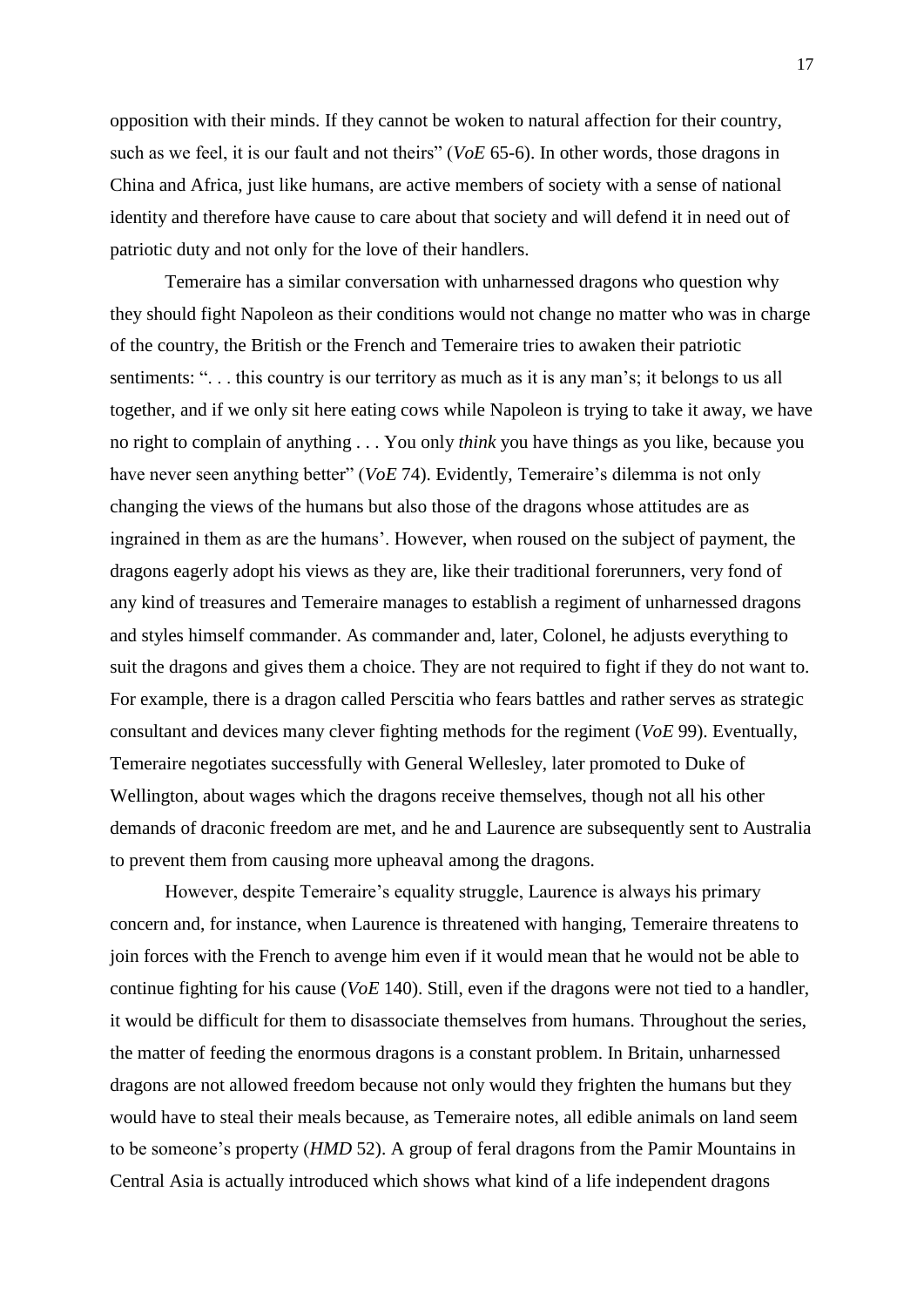have. They have their own language and their own draconic leader and their only association with humans is stealing their livestock to feed themselves, much to the humans' aggravation of course, until they are recruited by the British Corps with a promise of steady meals and, later, steady payment. Without cooperation with the humans, the dragons could not but be in conflict with them and so the dragons must also adjust themselves to human society to be able to live peacefully.

<span id="page-21-0"></span>Hence, in *Temeraire*, the dragons have been virtually stripped of their "Otherness" and have become, in some places, like a racial minority, seeking their rights which they are denied because the view that they are inferior beings is ingrained into the people. The dragons themselves are not interested in Temeraire's cause at first because they also have the deeprooted views that their handlers are their only concern and that they have no reason to be independent as everything is provided for them by the government. In other places, dragons do live wild though it is not easy and sets them in conflict with people over food which shows that though they can be without handlers, they cannot be complete outsiders to human society. In still other places, such as China and Africa, the dragons have already been accepted as respected, contributing members of human society.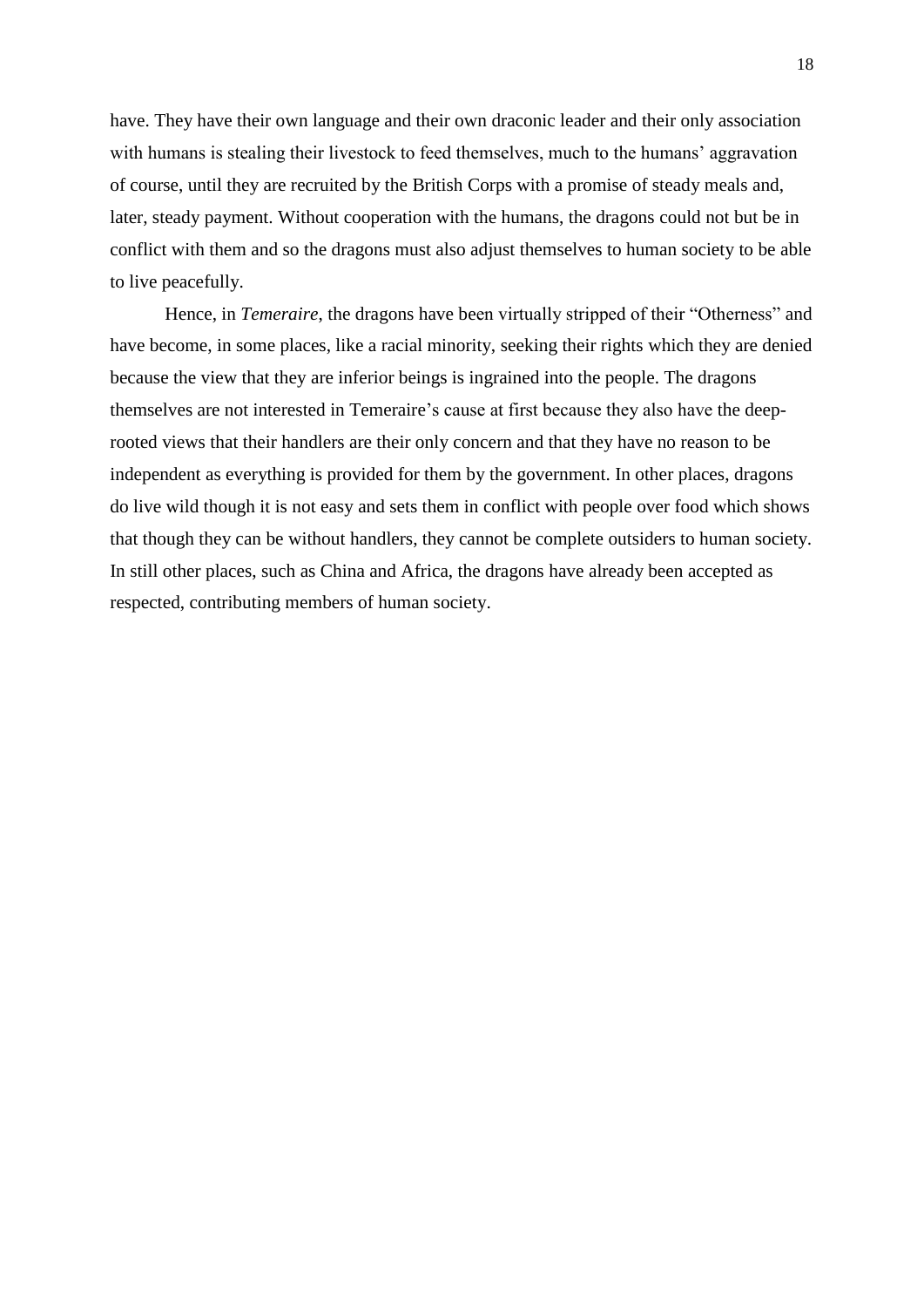### **5. Conclusion**

From examining these different types of dragons, it is clear that they have become decreasingly like their traditional Western forerunners of the dragon-slaying stories who often represented the mysterious and frightening "Other" and increasingly closer to humans and their societies. The dragons seem to be in a conflict between the traditional "otherness" and the more modern "otherness" where they may have a touch of civility in them, but are still too tainted by "the Other" to enter human society, or they have no or very little sense of civility but have been allowed into humans' lives as what amounts to working animals, or they are perfectly civilized but not given equal rights to humans because the humans are maintaining their ideas of dragons belonging to "the Other."

In *The Hobbit*, the dragon Smaug is conflicted between the traditional and the modern as his role in the story is purely traditional while his character is very modern and in many ways, he has been disassociated from "the Other." This is because he has a practical, materialistic way of thinking, especially concerning treasures and finances. The disassociation is also reflected in his choice of a habitat inside a human or dwarf dwelling which in turn may be caused by Smaug's creation and upbringing by Morgoth in the fortress of Angband where the dragons seem to be products of industrialism. In a way, Smaug has inverted "the Other" as usually negative Western societies project onto "the Other" traits of weakness which they themselves possess but to which they are blind in themselves. Tolkien, however, has projected the negative traits of Western upper classes onto Smaug which give him strength and motivation to continue his self interested ways.

The dragons in *Dragonriders of Pern*, although bearing some physical similarities to their traditional counterparts, have become important members of extraterrestrial human societies because of their defensive abilities though at the cost of their intelligence and independence. They are bound to human riders through a ritual and can usually only communicate with this rider on whom they are very emotionally dependent but they are generally isolated from other humans. While they may appear to have some social and political influence over the humans through their mental link over which they humans sometimes have no control, the dragons' mental limitations prevent them from enjoying this influence for its own sake. However, they are not unchangeable and they may be developing their intelligence as exemplified by Mnementh and Ruth so it is possible they might become smarter in the future.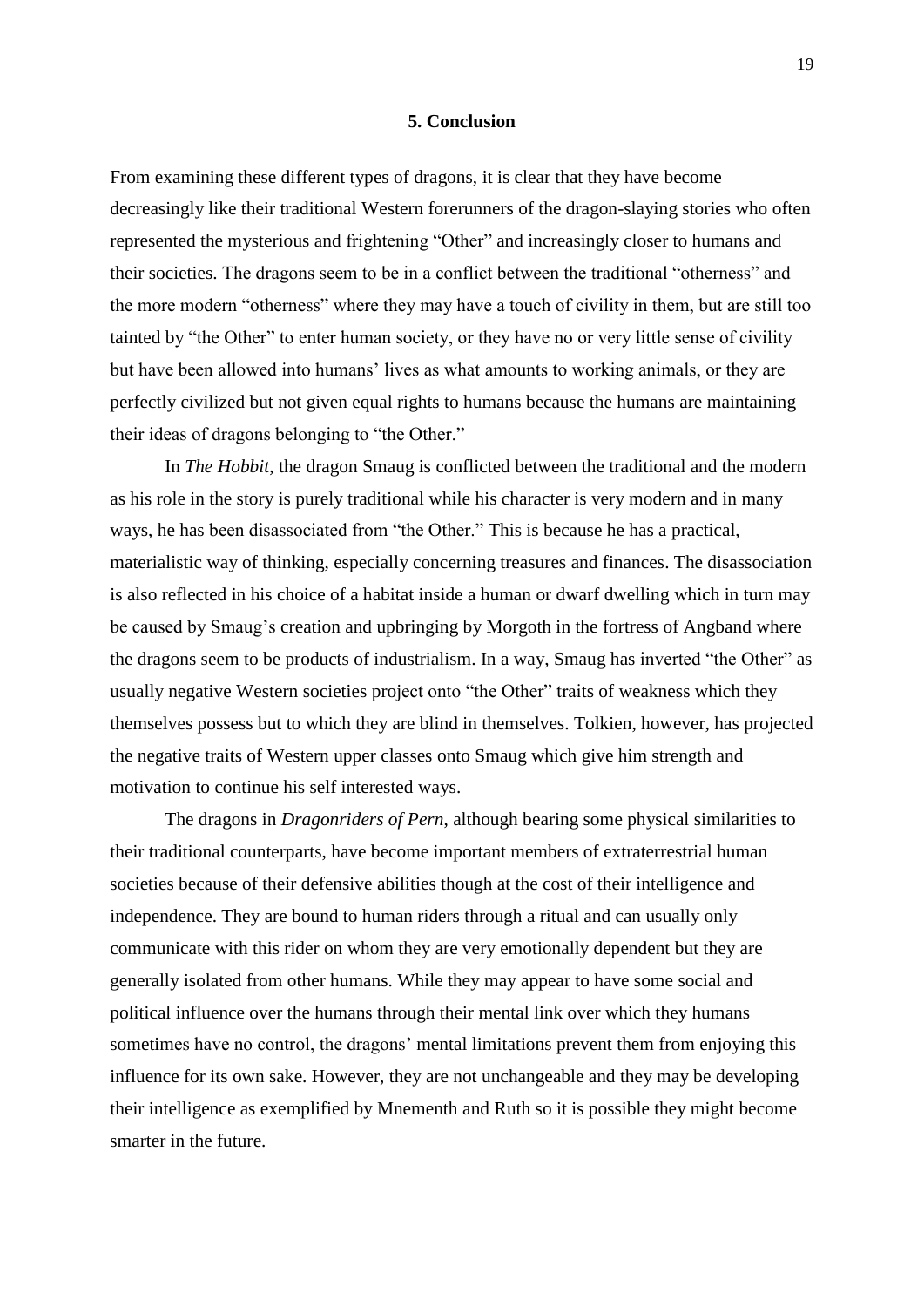In the alternate 19th century universe of *Temeraire*, where dragons are used as weapons in the war with Napoleon, dragons generally have the mental capabilities of humans but are still treated like animals in Britain which eventually causes them to start fighting for their rights. After observing the respectful treatment of dragons in other parts of the world, the Chinese dragon Temeraire and his British captain, Laurence, come to realize the inequality which the British dragons suffer without even realizing it themselves, being stuck in the hegemony of ingrained views. Eventually Temeraire manages to change some of these views and is successful in his struggle to make the dragons care about their own rights though it is much harder to convince the humans. However, even though they fight for autonomy, the dragons are dependent on humans since they have strong emotional bonds and the humans monopolize most of the food that the dragons need to survive. So a dragon that has nothing cannot buy his meal and must therefore steal it which makes the humans want to kill them. Clearly, mutual understanding and cooperation is important so that the dragons can live peacefully alongside the humans .

So these three types of dragons from the works of J.R.R. Tolkien, Anne McCaffrey and Naomi Novik, have all in different ways been distanced from their former status as "the Other." Tolkien's dragons seem to originate from a half-industrial power, McCaffrey's dragons are bred by and for humans for human needs and Novik's dragons are similar but they are more intelligent and therefore fight for their rights within human society. All this shows that dragons have come a long way from the wilderness and into civilized society, where they are still struggling for their place.